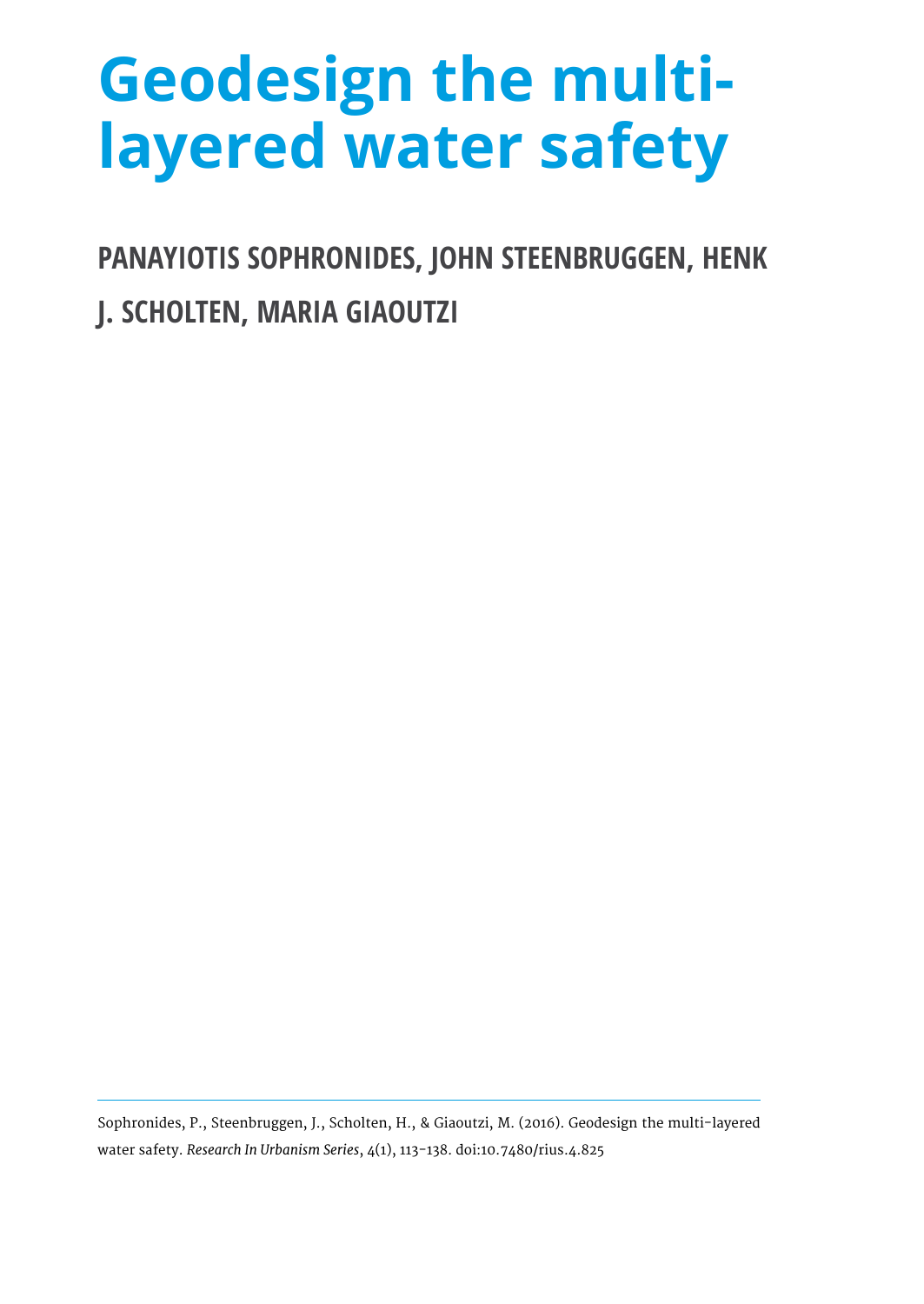### Abstract

This paper aims to frame the multi-layered water safety concept in the context of a systematic, thorough, multidisciplinary and collaborative methodology for complex problems solving, i.e. geodesign. Multi-layered safety is an integrated flood risk management (FRM) concept based not only on flood probability reduction through prevention (layer 1), but also on consequences' minimization in the case of a flood through spatial solutions (layer 2) and crisis management (layer 3). It has been introduced in the Netherlands in 2009 following the European Flood Risk Directive adopted in 2007. In this study, the multi-layered safety is qualitatively assessed, demonstrating that it rather resembles a parallel system, and that collaboration is required to decide about the most desirable safety measures, which should not only be based on their economic efficiency but also on their social acceptability. In the light of these factors, we attempt to methodologically systematize the multi-layered safety concept by following the geodesign framework. The latter means that, through its implementation, understanding of the current situation of a particular area of interest, which in turn it may support, the allocation of weights regarding the three layers of the multi-tier safety concept is facilitated. Furthermore, the geodesign of the multi-layered safety shows that participation and interaction of the safety policy makers, as well as iterations for achieving maximum consensus between them concerning the more balanced safety measures, taking into account their economic efficiency, their impact on the environment, the local circumstances and the values of the people at place, are methodologically enabled.

#### **KEYWORDS**

Multi-layered water safety; Geodesign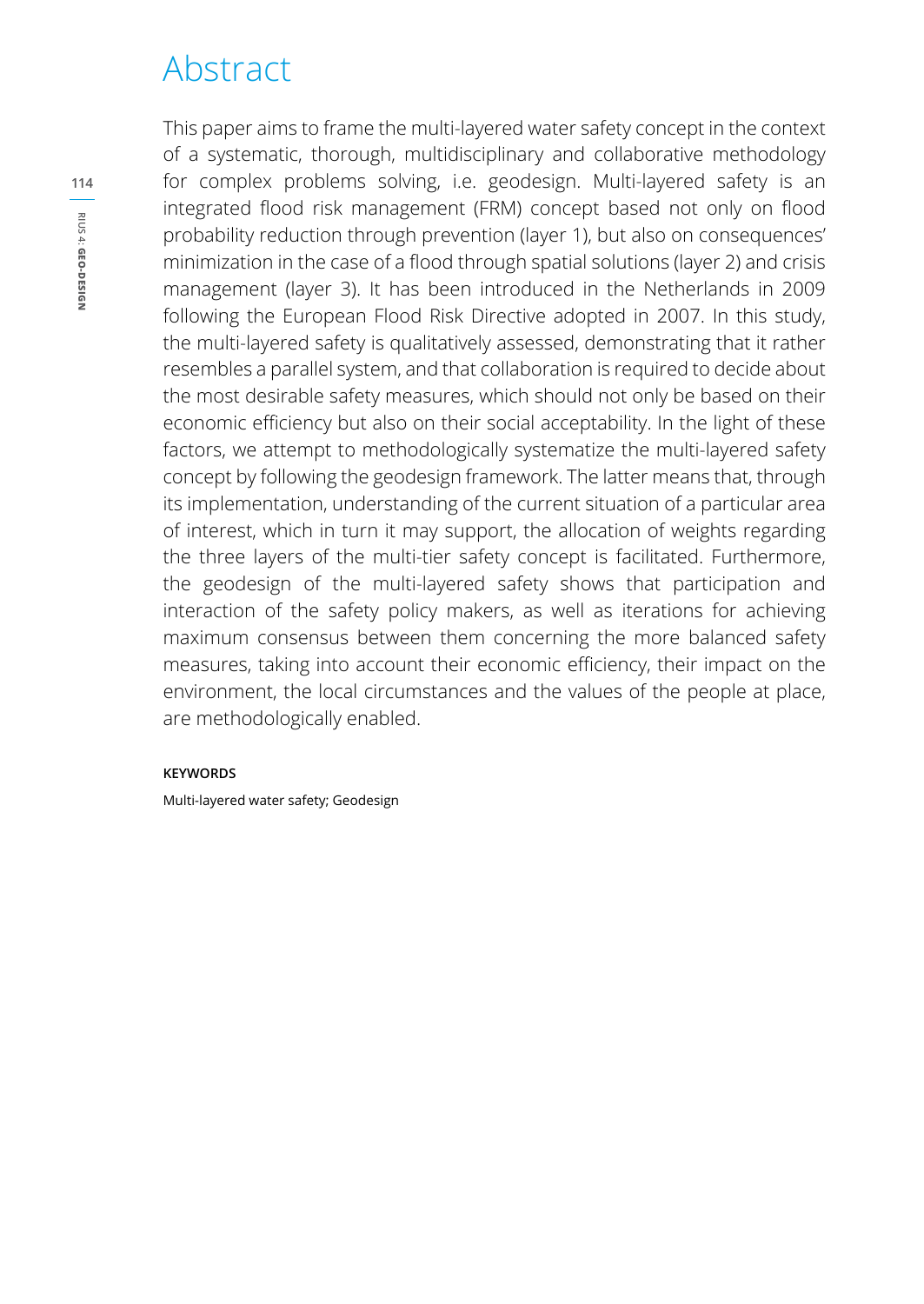#### **1. INTRODUCTION**

Flood risk management (FRM) in the Netherlands currently focuses on technical flood prevention measures such as levees and dikes (De Moel et al., 2014). However, in Europe flood management is moving towards an integrated risk management approach where measures about exposure and adverse consequences are considered (Büchele et al., 2006). This movement is motivated by the European Flood Directive (2007/60/EC) which urges EU member states to adopt a risk-based approach that takes into account potential consequences of floods next to their probability (Kellens et al., 2013). In the Netherlands, the multi-layered safety concept which consists of three layers, i.e. (1) prevention; (2) damage reduction via sustainable spatial solutions, and (3) preparation for emergency response, has been introduced as a reaction to the European Flood Directive in order to support a flood risk-based management approach (Ministry I & E, 2009). Nevertheless, the application of this concept is still in its infancy and a focus on preventive measures (layer 1) is obvious (De Moel et al., 2014).

The implementation of the multi-layered safety concept needs the combination of objectives and funding from various policy domains at different spatial scales and for several temporal horizons, the involvement of various disciplines and the collaboration between stakeholders with several interests and means (e.g. Potter et al., 2011). Required protection levels may vary between different areas, which may have different flood regimes. The optimal solution for Dutch flood safety can be a combination of measures from the three layers that jointly can minimize the overall flood risk (Ministry I & E, 2009). Without discussion and visualization of the impact of alternative water safety measures, their context cannot be understood so that they reflect local conditions and specificities. Furthermore, different stakeholders have different expectations regarding water safety. For instance, residents of a study area may aim to maintain a high level of flood security, irrespective of economic and environmental costs, technocrats may seek to preserve a significant level of water safety by keeping in mind the economic efficiency of the different measures, while public officials may see the same area as a vehicle to implement programs to achieve their political goals.

In the context of multi-layered water safety, a single methodological framework which determines the roles of different stakeholders, promotes dynamic visualization and communication of the current situation, enables the comprehension and evaluation of proposals and permits feedback in the necessary phases does not exist. In order to overcome the lack of methodology, the main goal of this study is to orchestrate the multi-layered safety concept in a geodesign framework-oriented decision-making process (Steinitz, 2012).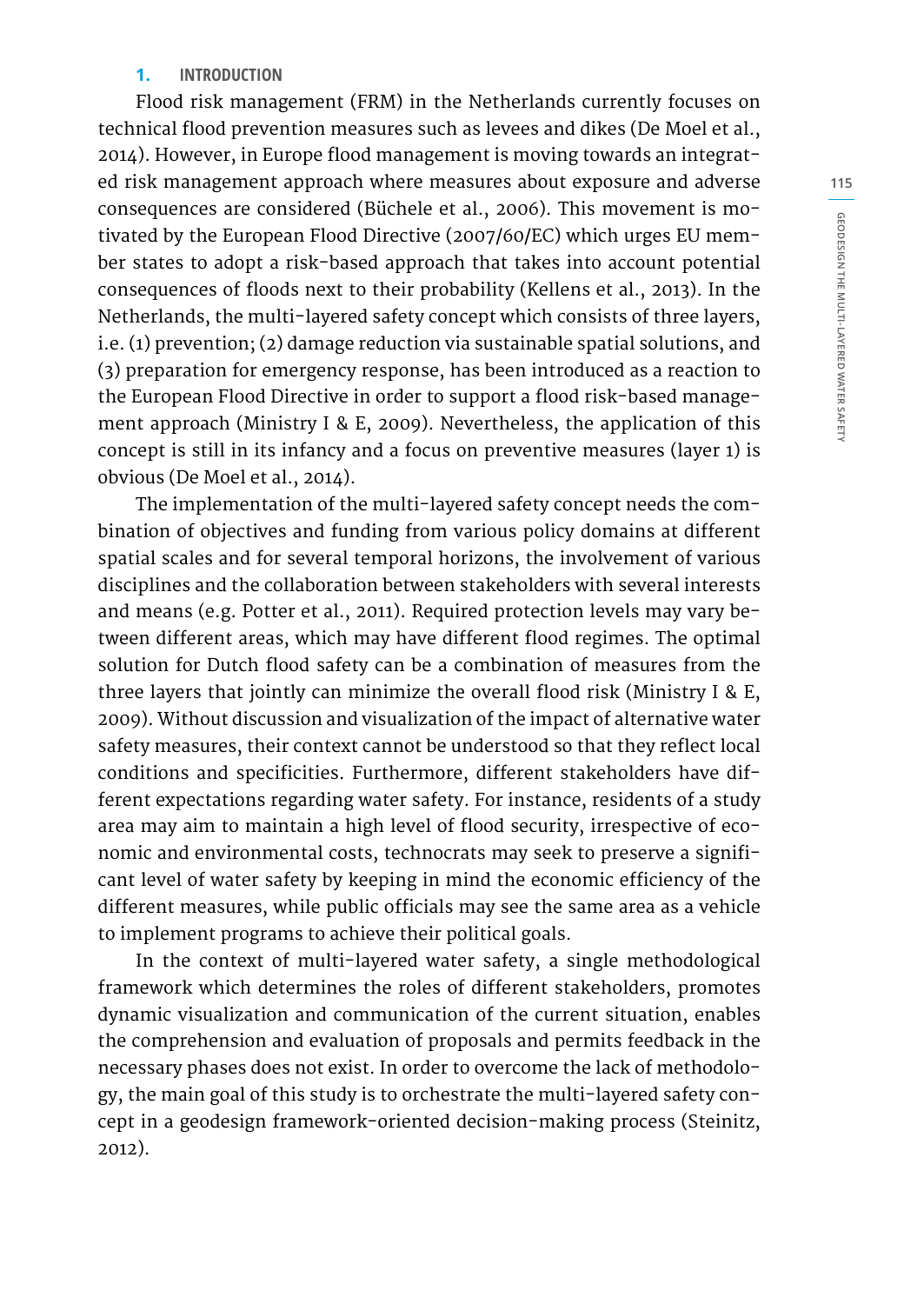This study commences its mission by describing the main recommendations for flood safety and practices in Europe (section 2) followed by the Dutch perspective (section 3). In this context, the multi-layered safety concept is analyzed, attempting to demonstrate the need for a methodological framework which stimulates stakeholders' participation and active citizenship, experimentation and impact assessment, in order to reach optimal combination of safety measures tailored to the specific characteristics and conditions of an area of interest. The remainder of this paper is organized as follows: Section 4 provides definitions of geodesign and outlines geodesign framework and models. Section 5, firstly describes data underlying the multi-layered water safety concept and secondly it attempts to theoretically systematize this concept in a geodesign framework. Finally, section 6 presents the conclusions of this paper.

#### **2. FLOOD SAFETY IN EUROPE**

Floods are the most dominant natural hazards in Europe (Bakker et al., 2013). According to the European Environmental Agency (2010), only between 1998 and 2009, Europe suffered over 213 major damaging floods, which have caused some 1126 deaths, the displacement of about 500 000 people and at least  $\epsilon$  52 billion in insured economic losses. However, by taking the right measures their likelihood can be reduced and their impacts can be limited. The need for developing comprehensive European water legislation was initially identified by the council in 1988, which has resulted in bilateral meetings of officials from France and the Netherlands to discuss the integration of European Water policy legislation (Bakker et al., 2013). Following an informal meeting in April 1995 between the Netherlands, France, Germany, the United Kingdom and Spain, a joint position paper was drafted which formed the basis for a wider consultation between water directors of all European Union (EU) member states. This process led to the adoption of Directive 2000/60/EC of the European Parliament and of the Council of 23 October 2000 establishing a framework for Community action in the field of water policy, known as the Water Framework Directive (WFD). Although WFD deals with integrated water management, water quality and ecology (EU, 2000), the flood protection is not explicitly faced in it. Thus, a European approach to flood protection was put on the agenda resulting firstly in a Flood Action Programme in 2004 and later in the adoption of the Directive 2007/60/EC of the European Parliament and of the Council of 23 October 2007 on the assessment and management of flood risks known as the Floods Risk Directive (FRD) (Bakker et al., 2013). Introduced here are the FRD along with the Hyogo Framework for Action (HFA), which form two key recommendations for the protection of those at risk, and the main safety practices in Europe are explored.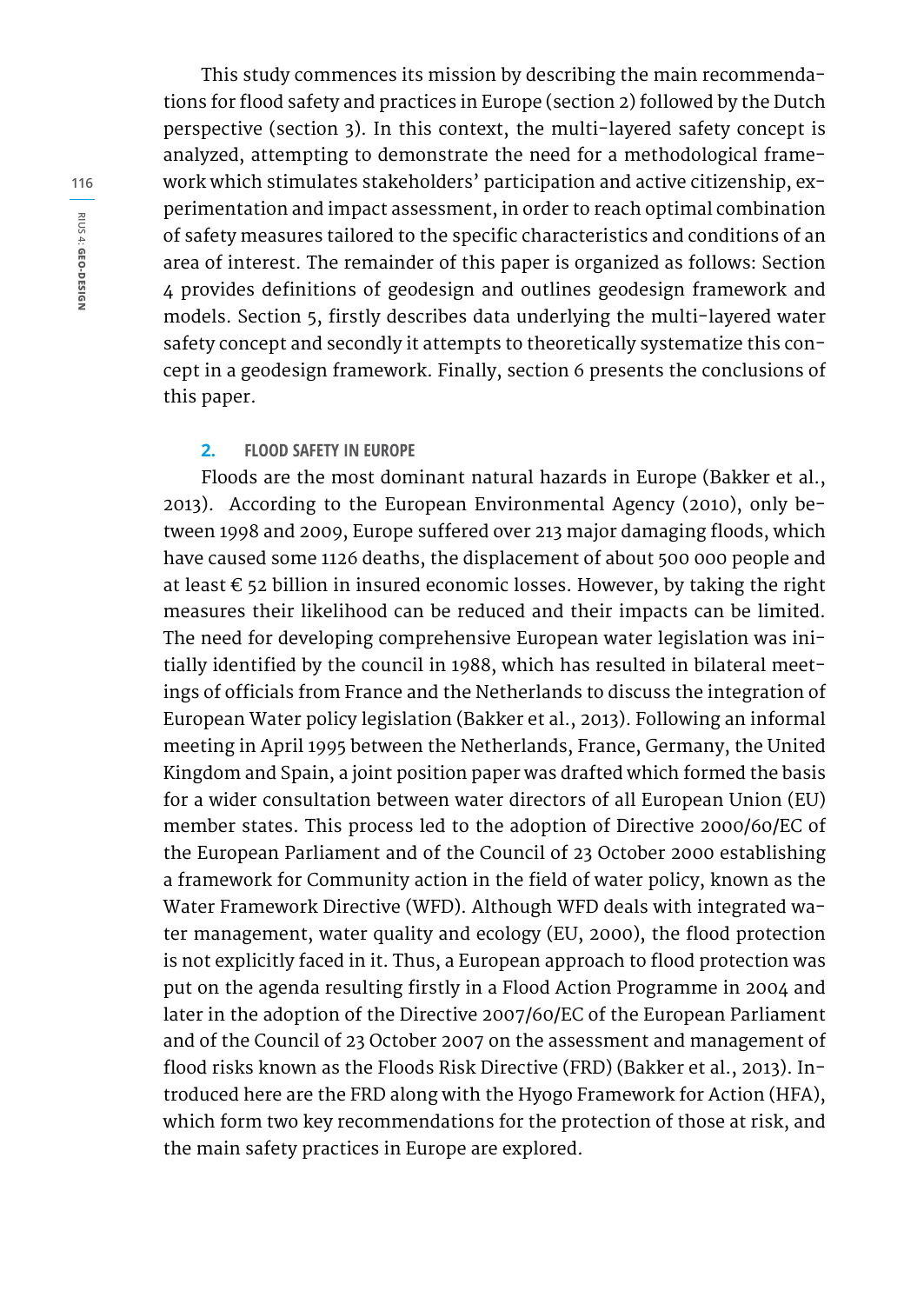#### **2.1 The main recommendations for flood safety**

Floods cannot be completely eradicated (Mostert & Junier, 2009) and for this, on the European level, attention has been moved from protection against floods to managing flood risks (e.g. Klijn et al., 2008; Twigger-Ross et al., 2009; Hecker et al., 2009; Vinet et al., 2008; Manojlovic et al., 2008). This fact is reflected in FRD, which entered into force on 26 November 2007. FRD is the first directive of the EU (Mostert & Junier, 2009) that deals with floods, requiring from the member states to perform a preliminary assessment of flood risks, mapping the flood extent, assets and humans at risk, prepare flood risk management plans for the regions under significant flood risk, and take adequate and coordinated measures to reduce this risk (EU, 2007). According to the directive, EU member states have to facilitate public participation, reinforcing public rights to access information and related measures about flood risks and to influence the planning process (ICPDR, 2012). In addition, EU member states have to coordinate the implementation of the FRD with the WFD. The driving force for this coordination is that physical flood protection infrastructures are some of the key drivers for determining the ecological status of waters with regards to hydro-morphological quality elements (Santato et al., 2013). In addition, a number of measures which focus on flood risk reduction can have multiple benefits for water quality, nature and biodiversity as well as regulate water flows and groundwater restoration in water scarce areas (Brättemark, 2010). In brief, preparation of river basin management plans under WFD and flood risk management plans under FRD are elements of integrated river basin management and thus their mutual potential for common synergies and benefits must be used.

FRM purports to reduce the likelihood and/or the impact of floods on human health, environment, cultural heritage and economic activity (Santato et al., 2013). In this context, EU member states should develop, periodically review and if necessary update plans for flood risk management with focus on prevention, protection and preparedness (EU, 2007). Prevention will be feasible via a suitable land use practice which prevents floods damage by avoiding construction of houses and industries in present and future flood prone areas, and by adapting future developments to the risk of flooding (EC, 2004). Furthermore, according to the European Spatial Development Perspective (1999), flood prevention in the major European river catchment areas can only be made effective through the imposition of explicitly defined conditions and intervention in land uses.

HFA along with FRD are two key policies for the protection of communities at risk (Bakker et al., 2013). "HFA for Action 2005-2015: Building the resilience of nations and communities to disasters" has been adopted in January 2005 by 168 governments during the World Conference on Disaster Reduction, held in Kobe, Hyogo, Japan and is about building resilience of nations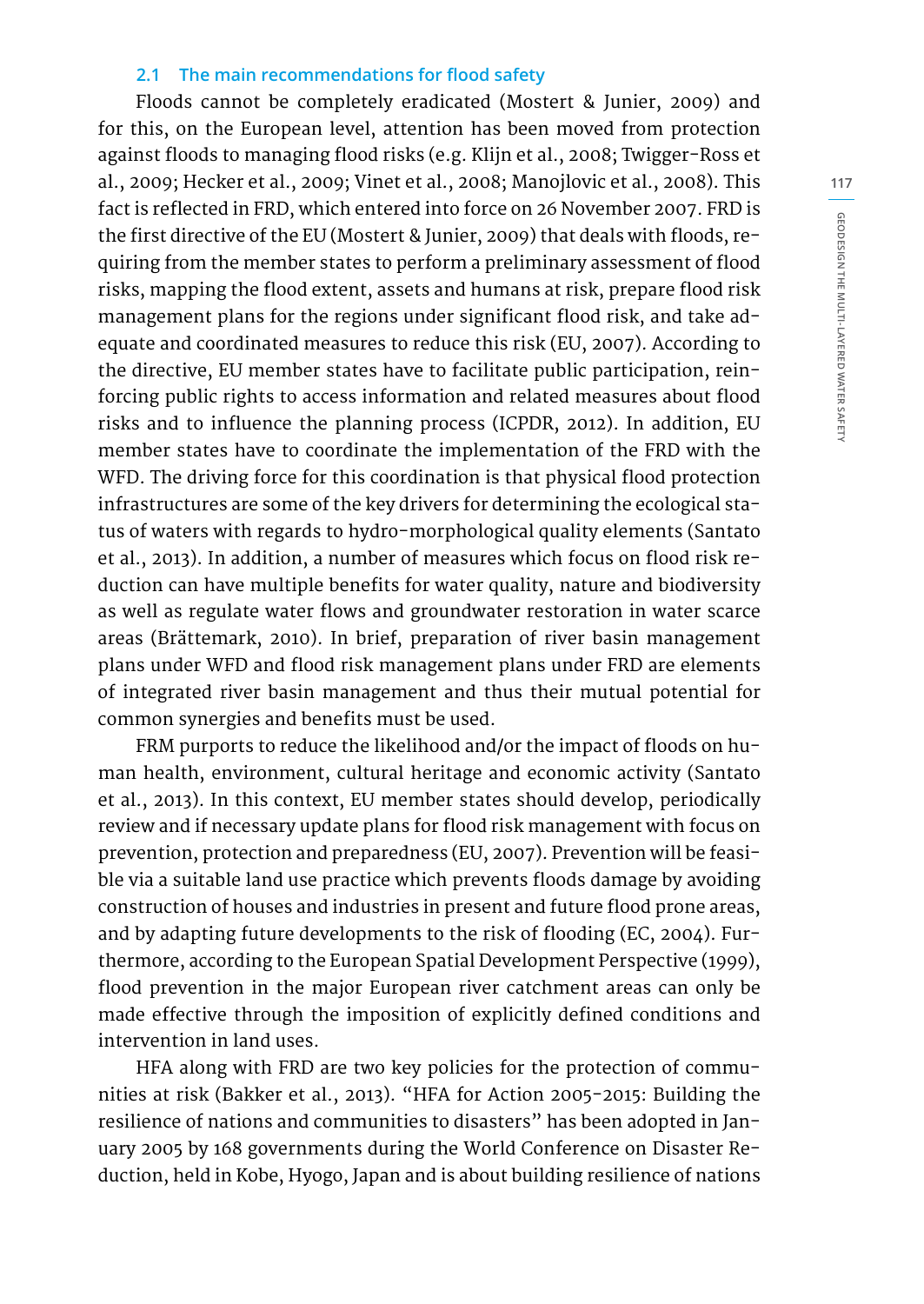and communities to disasters targeting to make the world safer from natural hazards substantially reducing the disaster losses, in lives and in the social, economic and environmental assets of communities and countries (UNIS-DR, 2007). HFA is essentially a global blueprint for disaster risk reduction, which provides guiding principles, priorities for action and practical means for achieving disaster resilience for vulnerable communities. It focuses on the development and strengthening of institutions, mechanisms and capacities to build resilience to hazards and it encourages the adoption of disaster risk reduction logic in sustainable development policies and planning as well as in emergency preparedness, response and recovery programmes (UNISDR, 2007). For the monitoring of the implementation of HFA, responsibilities are allocated to governments and also to regional and international organizations and partners in the United Nations International Strategy for Disaster Risk Reduction (UNISDR ) secretariat. HFA is related to flood risk management, since floods are one of the main hazards, affecting annually millions of people all over the world (Bakker et al., 2013).



**Table 1.** Flood maps and their uses for flood safety in European countries (where information is available).

#### **2.2 Flood maps and safety practices in Europe**

Flood maps are developed by several institutions for a variety of purposes mostly used by the governments for emergency planning (e.g. evacuation) and spatial planning (De Moel et al., 2009). At the European level, some countries use spatial planning for advisory purposes and some other have binding legislation to employ flood hazard or risk information. The full potential of regulating land use in flood prone areas is often not reached as in many countries flood zones only serve as guidelines or there are practical problems asso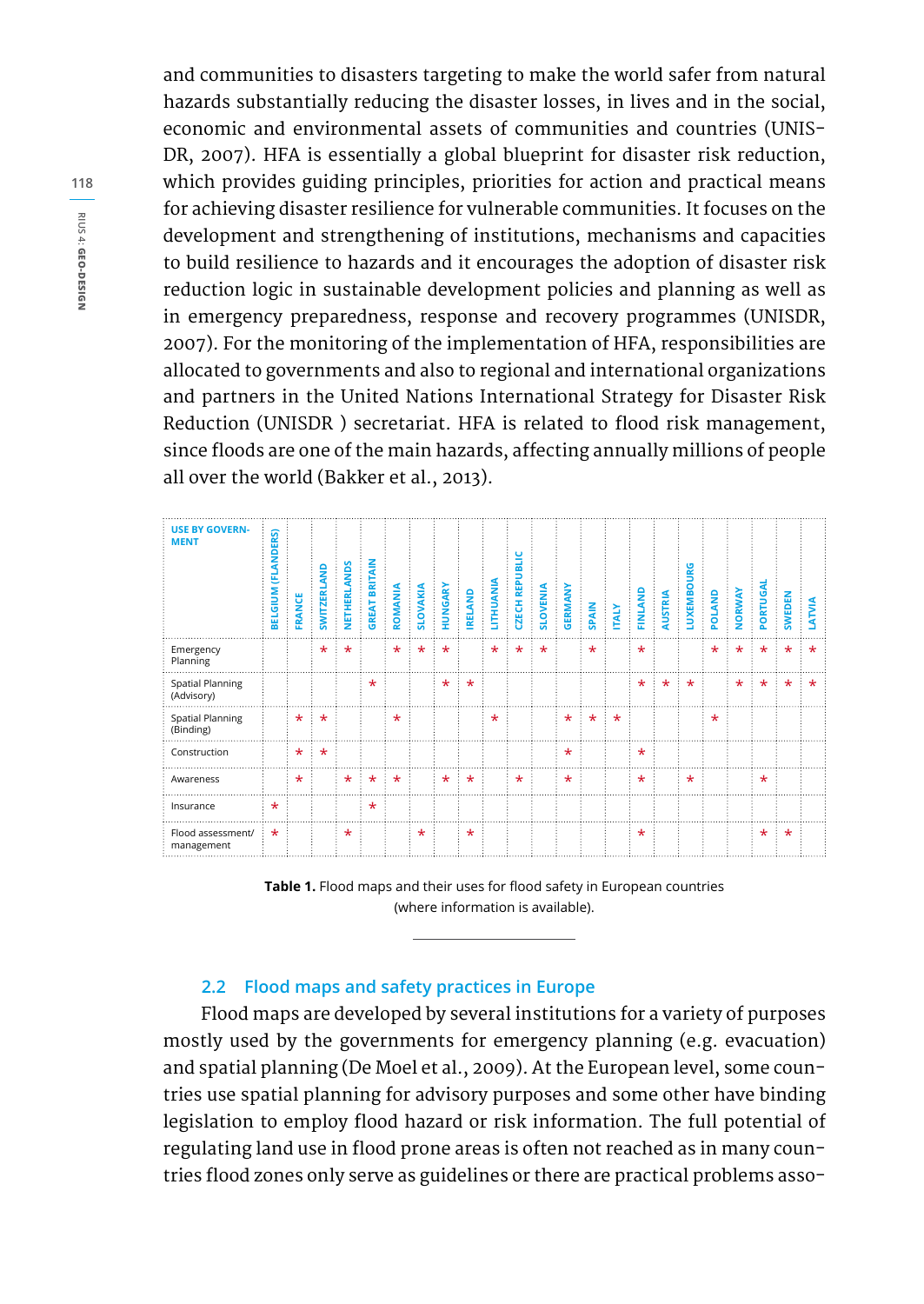ciated with the implementation of binding rules (Santato et al., 2013; De Moel et al., 2009). Except from the planning purposes, flood maps are also utilized in raising awareness, in water management purposes, in flood assessments as well as in the insurance industry. The focus of different European countries in respect to flood safety for which flood maps are utilized is tabulated below (see Table 1).

#### **3. THE DUTCH PERSPECTIVE TO FLOOD SAFETY**

For over a millennium, people in the Netherlands have been both fighting against and enjoying the benefits of water from the sea, the major rivers Rhine and Meuse, precipitation and seepage of groundwater (De Lange et al., 2014; Ven, 1993). The Netherlands is considered as one of the safest deltas in the world, largely focusing on the flood prevention through its defense system. However, an evaluation of the water safety policy demonstrated that the country is not prepared for extreme flooding (Kolen et al., 2012). In addition, risk analysis for the Netherlands in 2008 (BZK, 2008) and 2009 (BZK, 2009) demonstrated that although a flood disaster is "highly unlikely"; it is the disaster type with the most catastrophic consequences in case of occurrence. For this, the multi-layered safety concept, which is currently the Dutch perspective to flood safety, is introduced and analyzed.

#### **3.1 The multi-layered safety concept for flood risk management**

As a response to the EU FRD, the Netherlands in its National Water Plan 2009-2015 has introduced the multi-layered safety concept, which bases on the widely adopted recommendations of both the FRD and the UNISDR's HFA. In essence, the multi-layered safety concept is a three-tier approach to flood risk management (Gersonius et al., 2011),which integrates measures for reduction of probability and mitigation of loss in a flood protection system (Tsimopoulou et al., 2013). Multi-layered safety reinforces flood protection and operationalizes flood resilience by distinguishing three safety layers: (1) prevention; (2) spatial solutions and (3) emergency response (Hoss, 2010; Tsimopoulou et al., 2013; Gersonius et al., 2011; Van Herk et al., 2014). It is both a risk-based and a resilience-based approach as it focuses not only on the reduction of the probability of flooding via preventive measures such as dikes reinforcement but also on the reduction of the consequences of flooding (e.g. human fatalities and economic losses) through spatial measures and preparedness for emergency response (e.g. emergency management plans) (Rijke et al., 2014; Hoss, 2010). Such a framework has been developed in Belgium's Flanders (Cauwenberghs, 2013). In USA and Canada (see for instance Lopez, 2009; Lopez, 2006 and Fraser Basin Council, 2008 respectively) similar approaches are used but called "multiple lines of defense" (Kolen et al., 2012).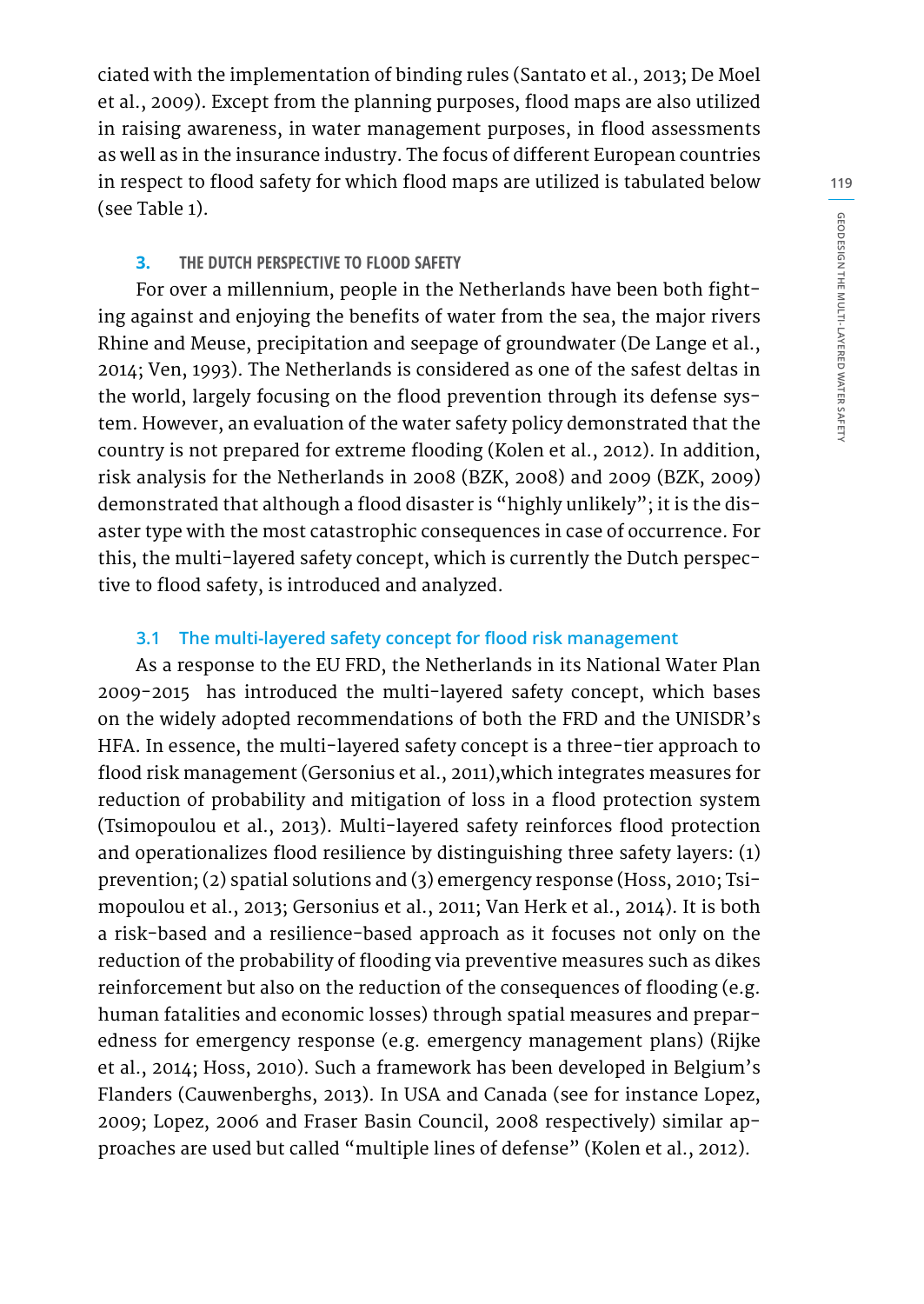

**Figure 1.** The three layers of the Dutch multi-layered safety concept which reduce the probability of floods (layer 1) and their consequences in case of occurrence (layers 2 and 3) (Rijke et al., 2014).

The three layers of the multi-layered safety (Figure 1), which forms an integrated flood risk approach, are presented below (Hoss, 2010; Tsimopoulou et al., 2013). The first two layers are physical measures while emergency response focuses on institutional (organizational) measures taken before the event (Hoss et al., 2011).

#### **Layer 1: Prevention**

This is about preventing rivers and seawater from inundating areas that are usually dry by constructing flood defenses or preventing high river discharges.

#### **Layer 2: Spatial Solutions**

These are pro-active measures focusing on the decrease of loss in the case of a flood occurrence by spatial planning, adaptation of buildings and protection of vital infrastructure. Solutions include location of urban and industrial land uses in areas with lower flood risk, raise of the constructions' ground levels etc.

#### **Layer 3: Emergency Response**

This focuses on flood emergency preparedness by setting the organizational framework of the emergency response as well as by developing evacuation plans, early warning systems, temporary physical measures such as sand bags and medical treatment.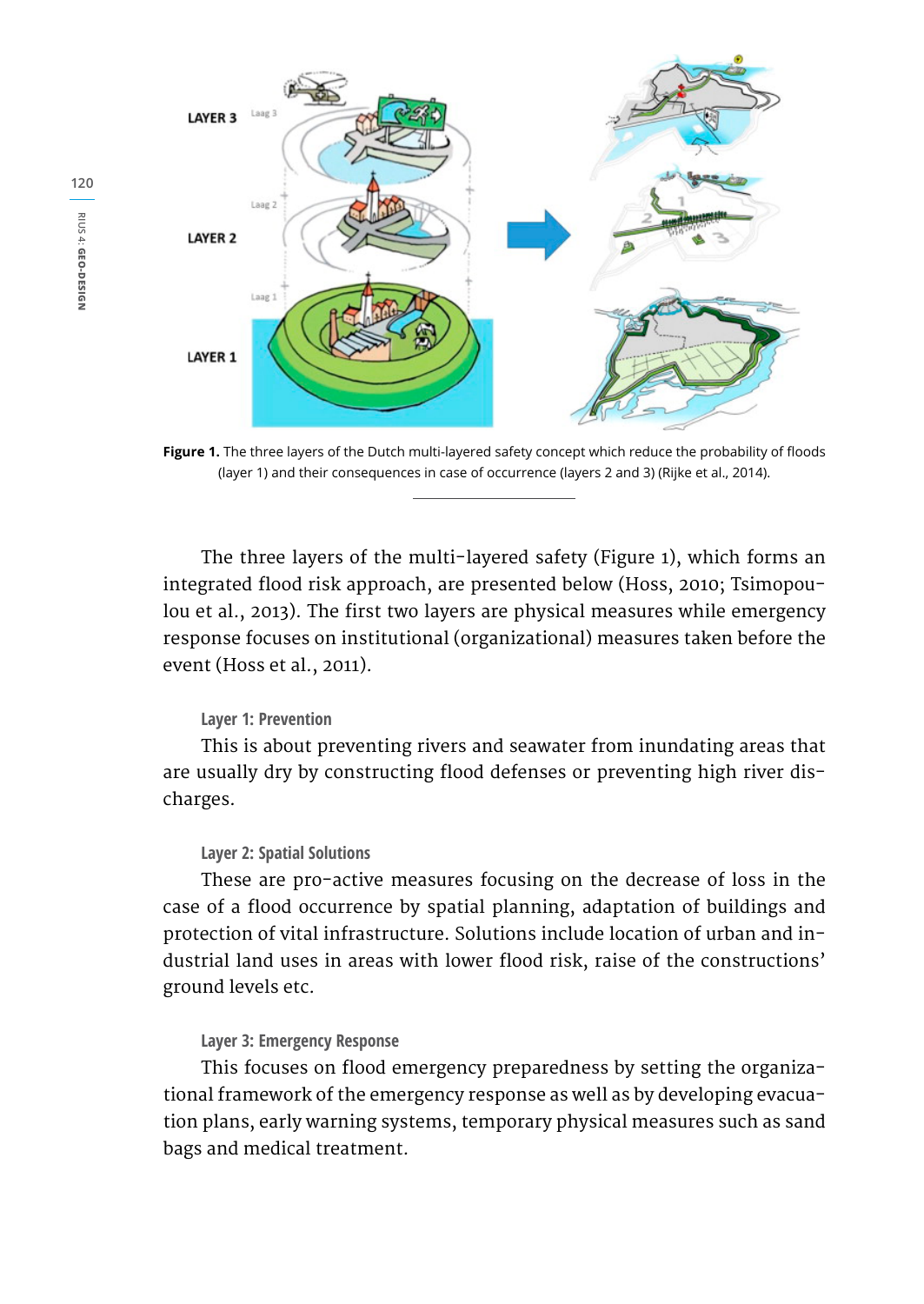In the Netherlands, multi-layered safety is considered a shift from the past, where attention was traditionally paid on the first layer of flood prevention: the exploration of the potential of sustainable spatial planning and emergency preparedness, whose measures are intended to be tailored to local areas for minimizing the magnitude of the flood damage in case of such an event. However, multi-layered safety makes the task of water security more complex, as it is broader in scope and it requires multi-actor based work across multiple locations (Gersonius et al., 2011). While only Rijkswaterstaat (Directorate-General for Public Works and Water Management) and local waterboards are responsible for the first layer of dike rings, the second and third layers involve several parties including provinces, municipalities, safety regions and private parties, which call for a much higher level of coordination. Furthermore, the complexity of multi-layered safety lies in the need to account for future changes such as population increase or decrease, changes in economic and spatial developments.

#### **3.2 Analysis of the multi-layered safety system**

The Dutch shift from a predominantly prevention policy to multi-layered safety implies alteration of the flood risk management from a serial to a parallel system (Hoss, 2010). Furthermore, Jongejan et al. (2012) mention that multi-layered safety represents the relationships between the different phases or strategies as a parallel system rather than a serial system, which means that the different layers are not as weak as the weakest link fact that is falsely described by the safety chain concept. In this context, multi-layered safety requires interventions across its three layers to effectively reinforce the overall system's resilience to floods (Rijke et al., 2014; Gersonius et al., 2011). Hoss (2010), concluding that there will never be absolute safety, suggests implementation of multi-layered safety with respect to optimal allocation of resources instead of attempting to achieve maximum security at any price. Rijke et al. (2014) state that it is more efficient to invest in the layer(s) with the highest return on investment and to skip or minimize the use of the other(s).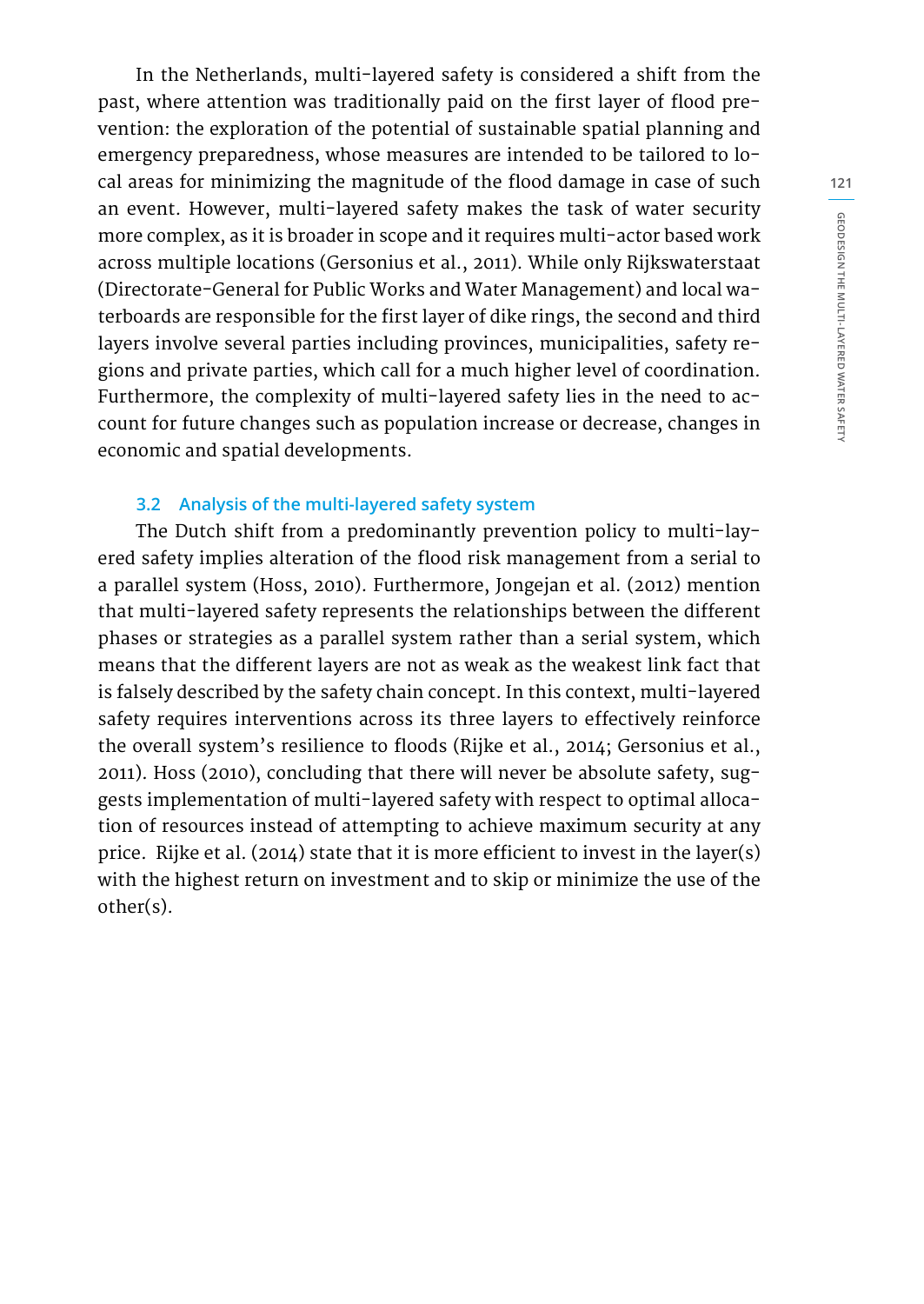$MLS_{serial} = L_1 \cup L_{2/1} \cup L_{3/1}$  (1)



Venn diagram for a serial system



Venn diagram for a parallel system

where:

 $L_1$ : Failure of Layer 1 (prevention);

 $L_{2/1}$ : Failure of Layer 2 (spatial solutions) given the failure of Layer 1 (prevention);

 $L_{3/1}$ : Failure of Layer 3 (emergency response) given the failure of Layer 1 (prevention).

**Figure 2.** Failure of the multi-layered safety concept as a serial vs. a parallel system. (Adapted from Tsimopoulou et al., 2013).

For the description of how the multi-layered safety system will function as a serial vs. a parallel system in case of a flooding, equations (1) and (2) are used and the respective Venn diagrams are employed for visualization purposes (Figure 2). As layer 1 is about reducing the probability of occurrence of flooding through preventive measures, in the case of flooding, layer 1 de facto fails. In a serial system, if one of its components fails, means that the whole system immediately fails. In a parallel system this fails only if all its three layers fail. In case that one or two out of its three layers fail, the entire system does not fail. However, for multi-layered safety, neither the one nor the other system definition can be valid, while currently a definition regarding this has not been indicated (Tsimopoulou et al., 2013). Jongejan et al. (2012) justify the latter by the following paradigm: If a levee system were to fail, less or more humans could be saved through emergency response, but the immediate damages could not be undone, nor could crisis response bring the immediate flood victims back to life.

In multi-layered safety, if Layer 1 fails leading to a flooding, Layers 2 and 3 can minimize the consequences of this flood event. However, the measures taken in multi-layered safety should not only focus on the reduction of either the flood probability or the damage in case of flooding, but on both parameters simultaneously. The explicit definition of failure in each safety layer in the form of exceedance of certain thresholds can significantly contribute to the management of multi-layered safety systems, as it introduces safety classification added in a system by means of decrease of flooding probability; reduction of environmental and economic damage and minimization of human fatalities (Tsimopoulou et al., 2013).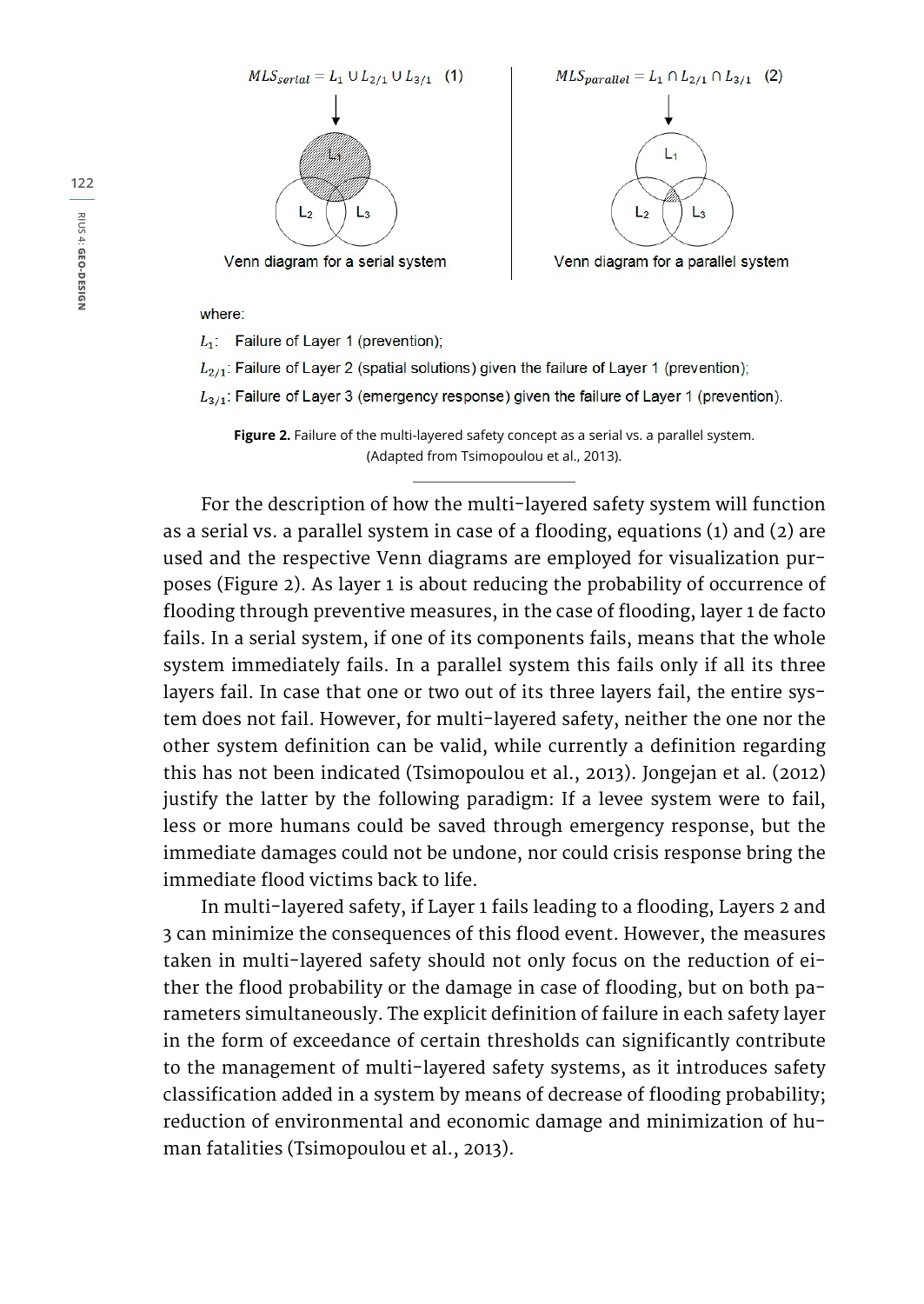#### **3.3 The need to methodologically frame the multi-layered safety concept**

The multi-layered water safety concept more closely resembles a parallel system in which Jongejan et al. (2012) mention that it is more cost-effective to invest in one component rather than dispersing the available budget over all of them. From an economic perspective, attention should be paid on how the different investment strategies affect the probability of adverse consequences, based on the rational assumption that smaller losses are desirable over greater ones. However, local conditions could lead to different optimal balances between measures corresponding to the three layers of this multi-tier safety concept, i.e. between measures for flood probability reduction and damage minimization in case of flooding.

Economically speaking, beyond low cost investments in damage mitigation measures, how effective could heavy investments in this direction be? In 2007, Taskforce was established to improve disaster preparedness (TMO, 2009), considering strong investments in emergency planning, evacuation routes and equipment. The purchasing and maintenance costs of a fleet of aerial rescue means (helicopters) is enormous, taking into account that they will be rarely used on average to save some people from their rooftops. But even in this case the huge economic impact of a flood disaster and the inevitable injuries and human fatalities are unavoidable. In this situation, the minimization of the probability of flooding would be the more efficient strategy. Another example is the case of a flooding in a densely populated area, where an additional investment in prevention is likely to yield a far greater return compared to an additional investment in loss mitigation measures (Jongejan et al., 2012). However, in the case of Dordrecht city in which historic buildings line the existing flood defenses, Hoss (2010), in a comprehensive assessment of the multi-layered safety concept where he has explored how the flood risks can be reduced, identified that the improvement of emergency response preparedness or the flood proofing of buildings could yield better compared to the strengthening of the flood defenses (flood probability reduction). This happens due to the relatively high costs of reinforcing the flood defenses, considering the relatively small size of the area protected by them (Jongejan et al., 2012).

Cost-benefit analysis can be applied for structuring complex decision problems (Arrow et al., 1996), including safety regulations. However, the ability of cost-benefit analysis to produce morally relevant outcomes has been challenged, particularly for matters related to health and safety, where factors other than costs and benefits influence humans' moral judgments (e.g. Slovic et al., 2004; Slovic et al., 1984; Fischhoff et al., 1981). Hence, the results of a strict cost-benefit analysis should not be binding for the agency heads (Arrow et al., 1996). In this context, the multi-layered safety should not be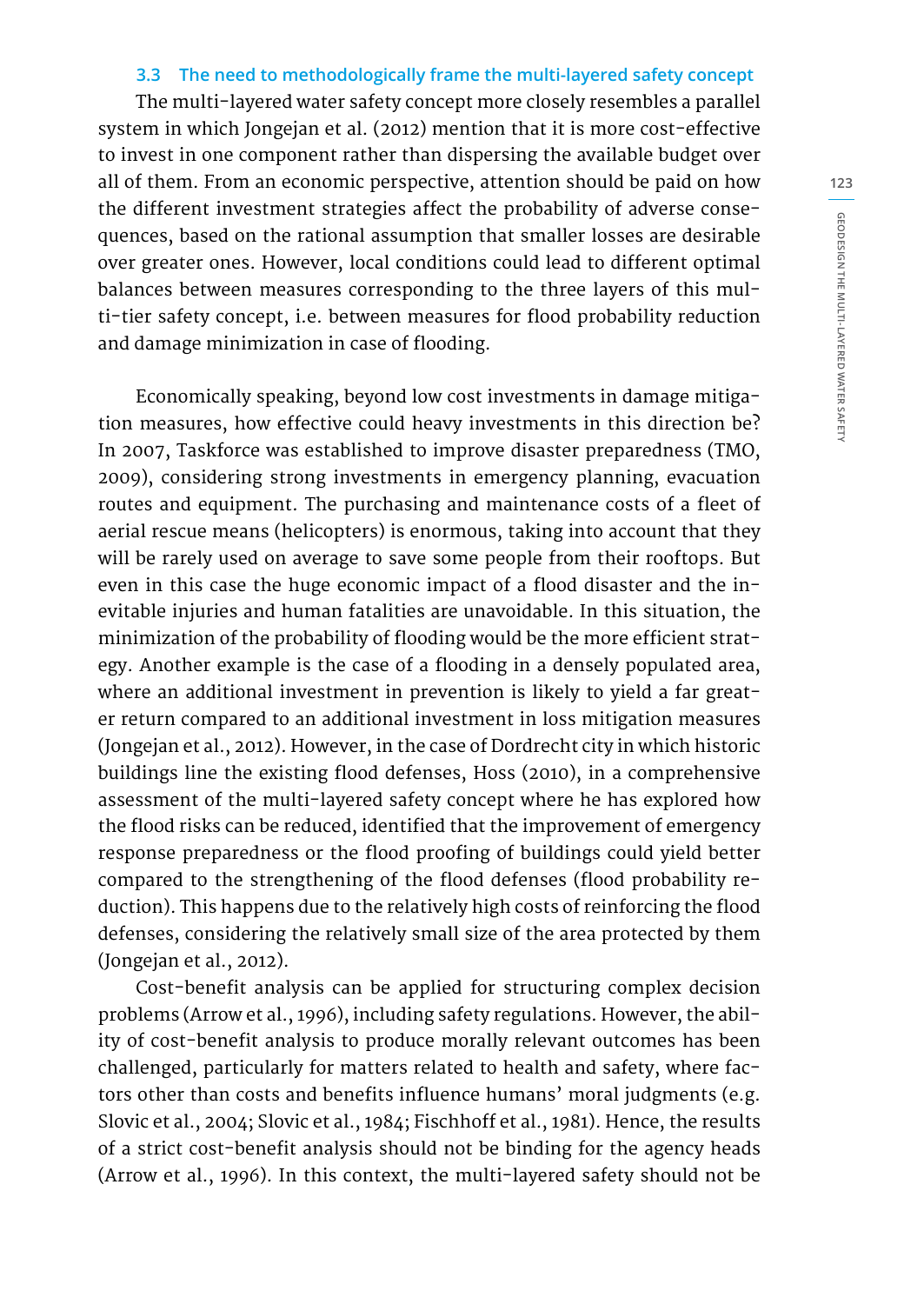driven only by economic factors focusing on the estimation of some efficient balance between safety and return.

Since there is no one single multi-layered safety policy, a framework such as geodesign, which takes into account the roles and values of the people at place and the principles of sustainability in a collaborative and interactive process for making balanced decisions, is required. In this context, this paper purports to geodesign the multi-layered safety, having in mind that collaboration and maximum consensus between the involved stakeholders has to be achieved for deciding the most desirable, balanced and sustainable safety measures. In the following sections geodesign is introduced and applied in order to methodologically systematize the multi-layered water safety concept, following a characteristic script of geodesign.

#### **4. METHODOLOGICAL FRAMEWORK: GEODESIGN**

Geodesign needs collaboration, which in turn requires organization that asks for a framework around which tasks can be identified and linked (Steinitz, 2012). In this context, the methodology of this study, i.e. geodesign is introduced and framed.

#### **4.1 Geodesign: Definitions**

The design of land uses in the context of geographic space and natural environment is not a recent concept (Paradis et al., 2013). The latterly dubbed geodesign has its roots thousands of years ago, being an interdisciplinary process of place making, where design has been variably affected by surrounding geographies and natural conditions (McElvaney, 2012). Goodchild (2010) supports that geodesign is not new; he states that it represents a re-examination and probably a repurposing of a number of established fields. However, Miller (2012) argues that unlike the activity of geodesign, the term is relatively new and only a small number of geo-related businesses have utilized geodesign as part of their name.

Dangermond (2009) sees geodesign as a systematic methodology for geographic planning and decision making, which employs all the geographic knowledge (layers of information, measurements and analytic models) that users collectively build, maintain and import into a new interactive process where one can design alternatives and acquire geography-based feedback on the consequences of these designs in a timely manner. Flaxman (2010a,b) defines geodesign as "a design and planning method which tightly couples the creation of a design proposal with impact simulations informed by geographic context". Steinitz (2012) simply specifies geodesign as changing geography by design, where design related processes are developed and applied towards changing the geographical study areas in which they are utilized and realized.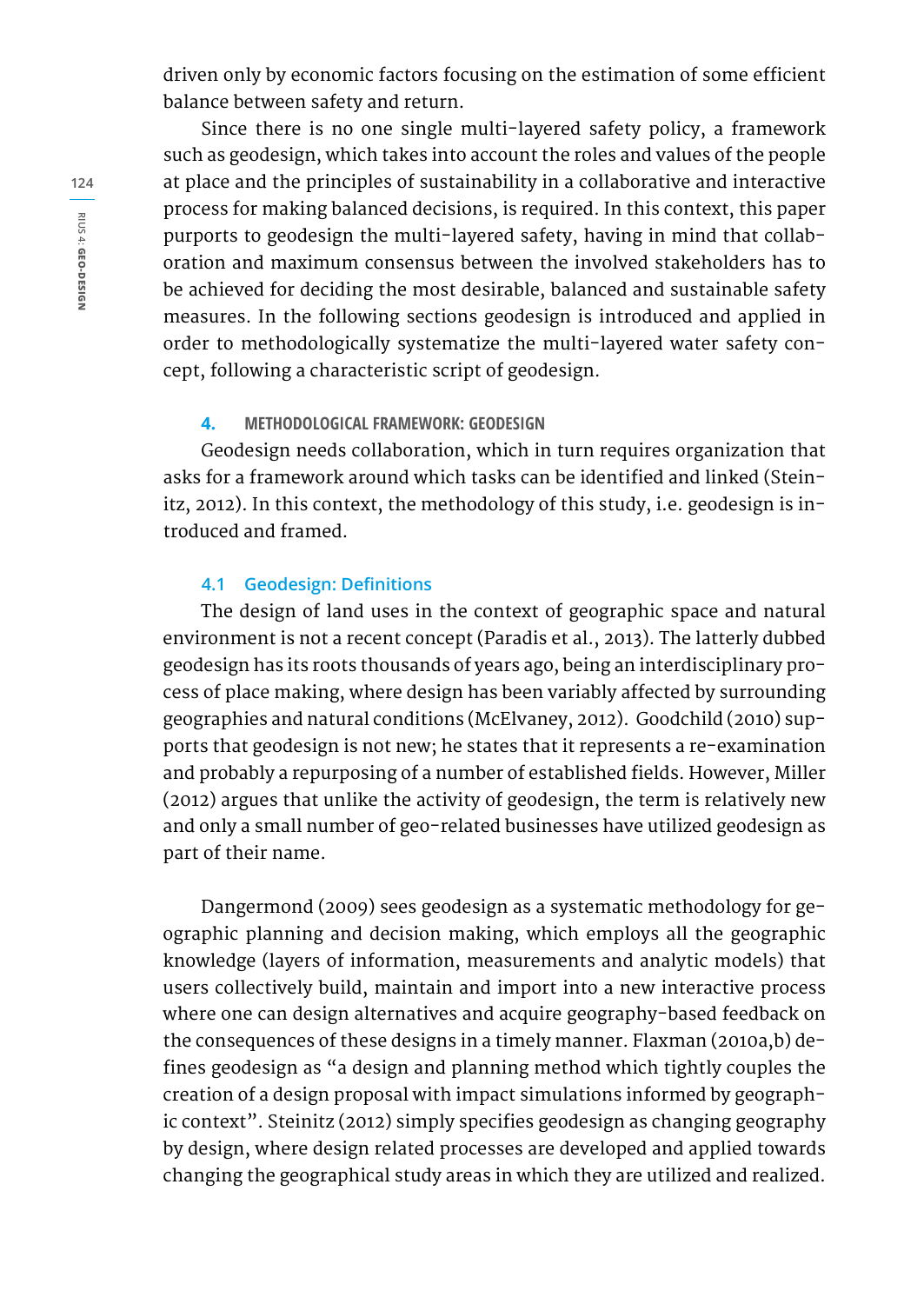The desire to change geography goes beyond individual buildings, looking at the broader scale plans towards better understanding and effect on the landscape (Artz 2010, 21). For the practice of geodesign, interdisciplinary collaboration between the design professions, geographical sciences, information technologies and the people at place is a must (Steinitz, 2012).

Paradis et al. (2013) explore the various definitions of geodesign. They identify that the integration of geographic sciences and geo-spatial technologies with design, which facilitates digital geographic analysis to inform the design processes, is the fundamental characteristic of geodesign. Fully leveraging geography during the design process can result in designs that emulate the best features and functions of natural systems, where humans and nature are mutually benefited via a more peaceful and synergistic coexistence (Artz 2010b, 16). In this regard, Dangermond (2010) sees geodesign as "designing with nature in mind" (Artz 2010b, 6). Furthermore, Ervin (2011) mentions that "geodesign enhances the traditional environmental planning and design activities with the power of modern computing, communications and collaboration technologies, providing on-demand simulations and impact analysis to provide more effective and more responsible integration of scientific knowledge and societal values into the design of alternative futures".

#### **4.2 Geodesign framework and models**

Steinitz' framework for geodesign is illustrated in Figure 3 (Steinitz, 2012). It was previously known as framework for landscape planning (Steinitz, 1995); it employs six questions that can be answered by six models for the description of the overall geodesign process (Steinitz, 2012).



**Figure 3.** The geodesign framework (Steinitz, 2012).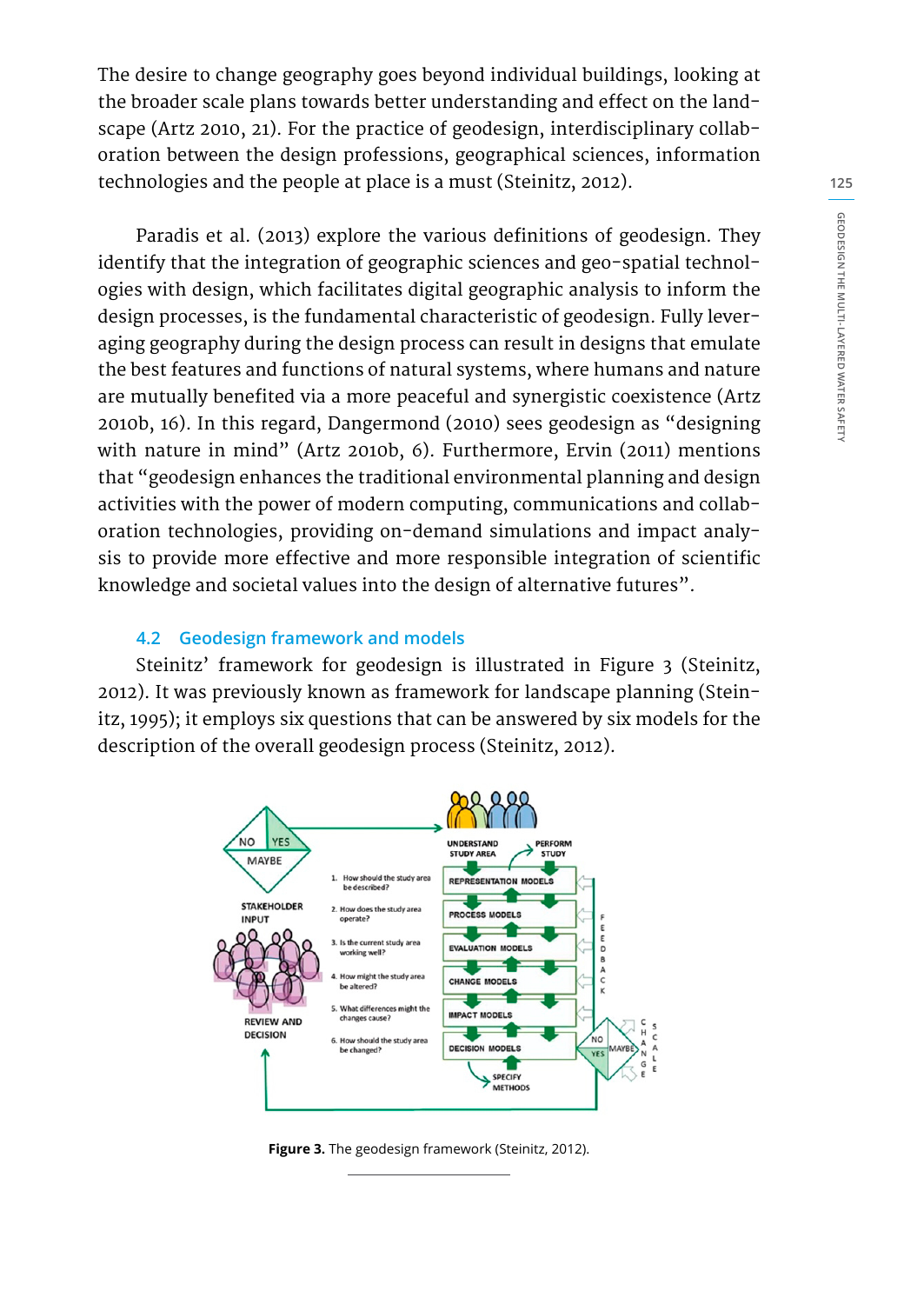The first three questions refer to the past and the existing conditions of the study area within a geographic context, while the last three are about the future more than the past and the present. The first three models, used for answering the first three questions, comprise the assessment process, while the last three models used comprise the intervention process respectively (Miller, 2012). The geodesign concept, through its six questions, provide a rapid, holistic, participatory, interactive and adaptive process for developing a more sustainable future (Dangermond, 2010). Furthermore, it enables the design of various alternatives, their evaluation in terms of impact on the natural environment as well as their utility to the human population, and selection and implementation of the alternative that is projected to achieve the best balance, thus supporting the development of the most educated and informed decisions about the future (Dangermond, 2009).

During a geodesign study, three iterations of the six questions of the geodesign framework (Figure 3) are explicitly or implicitly performed at least once before a decision towards implementation can ever be reached (Steinitz, 2012). In the first iteration where the questions are asked in a sequence from 1 to 6, the geographic study area as well as the context and the scope of the study are intended to be identified answering why the study should take place. In the second iteration, where the questions are asked in a reverse sequence, i.e. from 6 to 1, thus making geodesign decision-driven rather than data-driven, the methods of the study are intended to be selected and defined, simultaneously answering to the how questions. In the third iteration, the methodology designed by the geodesign team during the second iteration is carried out and, having data as a central concern, the study is implemented and results are provided. At this stage, the questions are asked from top to bottom, i.e. from 1 to 6, attempting to identify what, where and when.

Dangermond (2010) sees this iterative design/evaluation process as the way in which the human brain operates, i.e. try something, evaluate the results and move on. In order for the stakeholders to come to decisions, questions must be asked and answered and options for selection must be framed and deliberated. In short, the geodesign framework can be seen as a collaboration facilitator as well as a valuable support in the organization and solving of large and complex design problems, often at geographic scales, ranging from a neighborhood to a city, from the local to the national and even international level.

**5. GEODESIGN THE MULTI-LAYERED SAFETY CONCEPT: THE CASE OF THE NETHERLANDS**  Firstly, the information needs for the multi-layered safety concept in the Netherlands are explored. Afterwards, geodesign is theoretically implement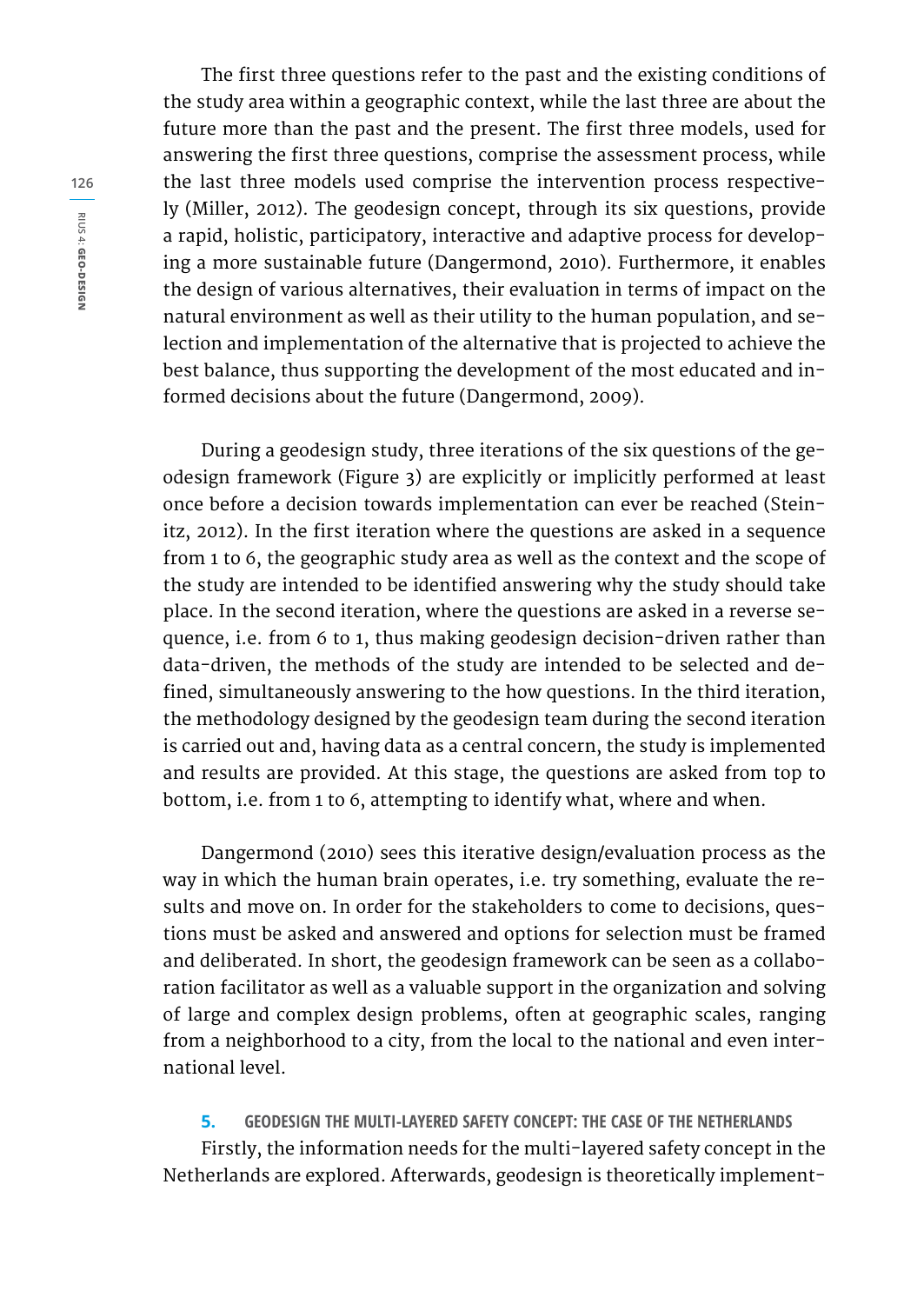ed to present a framework for developing shared understanding of the current situation of an area of interest in terms of flood safety, as well as for achieving collaborative selection of the optimal multi-layered safety measures. The latter is accomplished by taking into account the values of the people at place, economic efficiency and environmental impacts of alternative safety measures in an attempt to achieve maximum consensus between the stakeholders.



**Figure 4.** Overview of the information categories needed for the multi-layered safety concept (Adapted from ACIR, 2005).

#### **5.1 Information needs**

In order for a study area to be described, information is needed. The information requirements as described by ACIR (2005) for the multi-layered safetycan be determined as semi-static and model information. Furthermore, these information components are clustered into 6 different categories (Figure 4). However, when measures such as preventive organized evacuations are decided in the context of the emergency response layer, their implementation needs dynamic information. This is related to the (simulated) escalating flood and its effect on the incident location and the surrounding environment (geographical awareness), the capacity and the activities of the emergency response organizations to tackle it and normalize the situation.

In Table 2, an overview of data required for the multi-layered safety concept in the case of the Netherlands is provided. Almost all of these data have a spatial (geographical) component.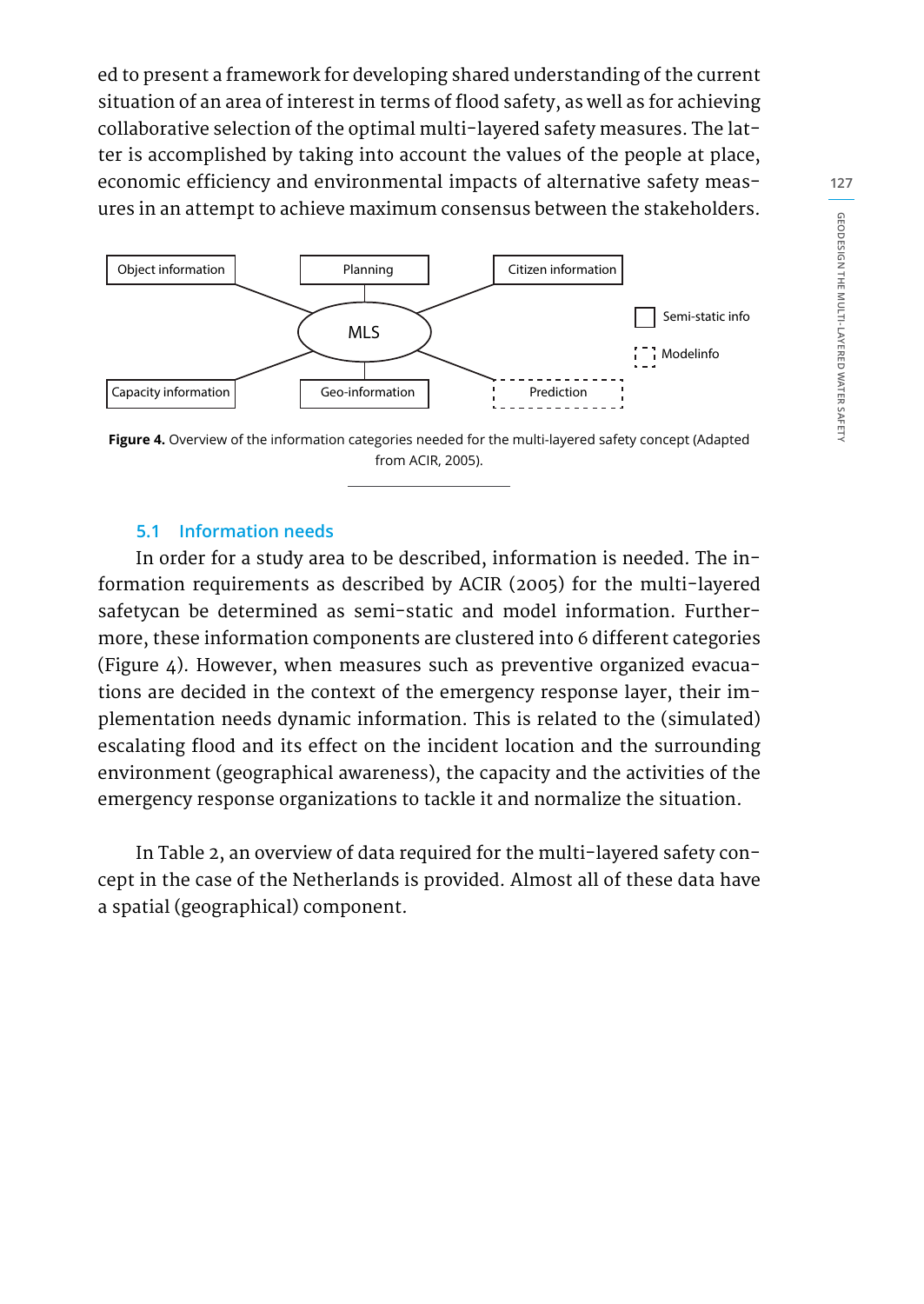| <b>TEMPORAL</b><br><b>NATURE</b> | <b>DATA</b>                                     | <b>DETAILS</b>                                                                                                                                                                                                                                                                                                                                                                                                                                                                                                                                                                                                                                                                                                                    |  |  |
|----------------------------------|-------------------------------------------------|-----------------------------------------------------------------------------------------------------------------------------------------------------------------------------------------------------------------------------------------------------------------------------------------------------------------------------------------------------------------------------------------------------------------------------------------------------------------------------------------------------------------------------------------------------------------------------------------------------------------------------------------------------------------------------------------------------------------------------------|--|--|
| <b>SEMI-STATIC</b>               | Topographic data                                | Top10NL: Open topographic data (Street networks; Railroad networks [Rail, metro<br>and tram lines]; Water bodies [rivers, sea, lakes, etc.]; Building footprints; Terrain<br>[grassland, arable land, etc.]; Design elements [noise barriers, trees, pylons,<br>etc.]; Relief elements [land contour lines, sea depth lines, etc.]; Geographical and<br>functional areas [neighborhoods, campgrounds, etc.]) that can be used at scales<br>between 1: 5.000 and 1:25.000 throughout the Netherlands.                                                                                                                                                                                                                              |  |  |
|                                  |                                                 | BAG - Basic registration of Addresses and Buildings (In Dutch: Basisregistraties<br>Adressen en Gebouwen): Open geodata about building footprints and addresses.                                                                                                                                                                                                                                                                                                                                                                                                                                                                                                                                                                  |  |  |
|                                  | Elevation data                                  | AHN2 - Actual Height Data (In Dutch: Actueel Hoogtebestand Nederland): Open,<br>detailed and precise elevation data (terrain, building and vegetation information)<br>of 0.5 m x 0.5 m resolution. Digital Terrain Model (DTM) and Digital Surface<br>Model (DSM) can be extracted from AHN2 providing terrain and objects' height<br>information respectively.                                                                                                                                                                                                                                                                                                                                                                   |  |  |
|                                  | Flood defenses'<br>specifications               | Location, technical characteristics (e.g. capacity, cross-sections) of primary and<br>regional flood defenses protecting from open (North Sea, Wadden Sea, rivers,<br>IJsselmeer and Markermeer) and inland water (lakes, streams, canals) respectively.<br>These include weirs, barrages, sluices and dams, which regulate water levels<br>by water intake or releasing water when needed as well as dikes (floodgates or<br>levees), natural sand dunes and storm surge barriers, which manage or prevent<br>water flow into specific land regions. Topographic information about the flood<br>defenses at scale 1:1.000 can be retrieved from DTB - Digital Topographic<br>Database (In Dutch: Digitaal Topografisch Bestand). |  |  |
|                                  | Soil composition                                | GeoTOP from TNO - Dutch Organization of Applied Scientific Research (In Dutch:<br>Nederlandse Organisatie voor Toegepast-Natuurwetenschappelijk Onderzoek):<br>Detailed three dimensional (3D) model of the subsurface of the Netherlands,<br>which is divided into voxels of 100 m x 100 m resolution. Information regarding<br>stratigraphy, lithology and uncertainty of the voxel appearance is included. It is<br>currently available for the provinces of Zeeland and South-Holland. For the multi-<br>layered safety concept, emphasis is placed on the composition of the primary and<br>regional flood defenses.                                                                                                         |  |  |
|                                  | Water bodies data                               | Water depths at different locations from the Normal Amsterdam Level (In<br>Dutch: Normaal Amsterdam Peil [NAP]). NAP is also the Dutch point for altitude<br>measurements (m).                                                                                                                                                                                                                                                                                                                                                                                                                                                                                                                                                    |  |  |
|                                  |                                                 | The water services (In Dutch: Waterdienst) of<br>Flow rates (m3/s) of water in<br>Rijkswaterstaat and the regional waterboards<br>natural and manmade open<br>channels. Flow rate (m3/s) of the<br>can provide such information.<br>seawater.<br>Cross-sectional characteristics of<br>the water-bodies.                                                                                                                                                                                                                                                                                                                                                                                                                          |  |  |
|                                  | Precipitation and<br>evapotranspiration<br>data | Time series of rainfall (mm) during a day, rainfall intensity (mm/h), evaporation<br>(mm/day), transpiration (mm/day) and evapotranspiration (mm/day) for areas (ha)<br>at different locations. This information can be derived from STOWA Meteobase,<br>the foundation of applied water research (In Dutch: Stichting Toegepast Onderzoek<br>WaterBeheer).                                                                                                                                                                                                                                                                                                                                                                       |  |  |
|                                  | Sewerage system<br>specifications               | Technical and geographical specifications of the system and its components<br>(e.g. drains, manholes, pumping stations, screening chambers, storm overflows).<br>Emphasis is placed on the collection of the storm water runoff. Regional<br>waterboards and Rijkswaterstaat water services can provide such information.                                                                                                                                                                                                                                                                                                                                                                                                         |  |  |
|                                  | Flood risk data                                 | Risk map (In Dutch: Risicokaart): Vulnerable objects exposed to flood hazards and<br>guidelines for emergency preparedness in case of different inundation depths.                                                                                                                                                                                                                                                                                                                                                                                                                                                                                                                                                                |  |  |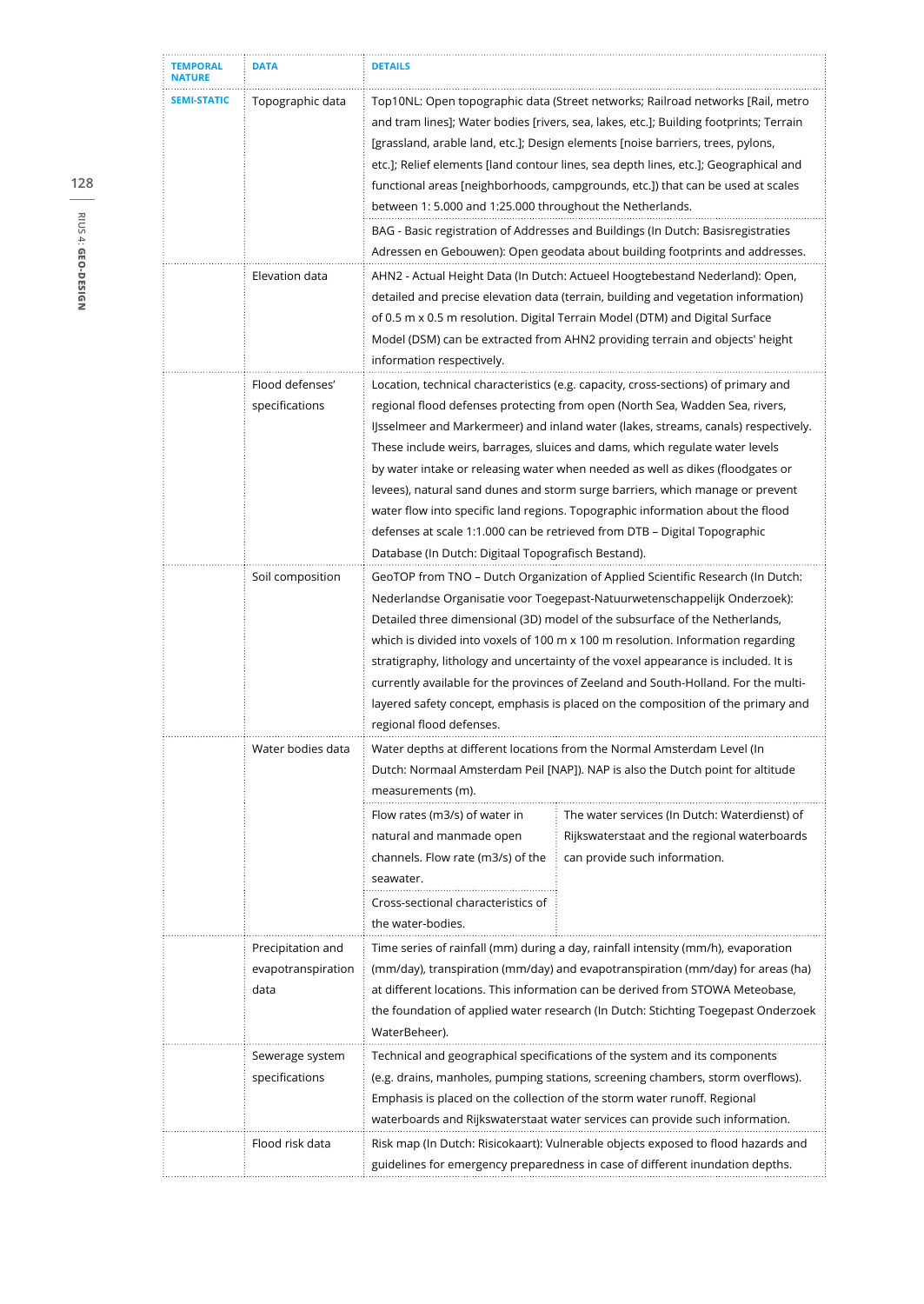|              | Population                  | Numbers for every postcode<br>district. (Derived from CBS -<br>Central Bureau of Statistics (In<br>Dutch: Centraal Bureau voor de<br>Statistiek).                                                                                                                                                                                                                                                       | Inhabitants, density, growth, age, sex, disabled.                                                                                                                          |
|--------------|-----------------------------|---------------------------------------------------------------------------------------------------------------------------------------------------------------------------------------------------------------------------------------------------------------------------------------------------------------------------------------------------------------------------------------------------------|----------------------------------------------------------------------------------------------------------------------------------------------------------------------------|
|              | Land uses                   | LGN6 - Nationwide Land Uses (In<br>Dutch: Landelijk Grondgebruik<br>Netherlands).                                                                                                                                                                                                                                                                                                                       | A grid file which distinguishes 39 land uses<br>with a spatial resolution of 25 m x 25 m). Its<br>main classes are urban, forest, water, nature<br>and agricultural crops. |
|              |                             | Derived from CBS.                                                                                                                                                                                                                                                                                                                                                                                       | Land uses per municipality for different<br>chronologies with their coverage in hectares<br>(ha).                                                                          |
|              | Emergency<br>capacity       | Number and capacity of rescue means (ground and aerial) and emergency<br>responders, classified per emergency organization (e.g. Fire brigade operational<br>staff [professional and voluntary] provided by CBS). Location, number and<br>capacity of emergency relief centers categorized by their function (e.g. medical aid,<br>sheltering, catering, animal welfare), as well as by municipal area. |                                                                                                                                                                            |
|              | <b>Financial indicators</b> | Flood defenses.                                                                                                                                                                                                                                                                                                                                                                                         | Unit (construction, improvement and<br>maintenance) cost, per type and function.                                                                                           |
|              |                             | Security care.                                                                                                                                                                                                                                                                                                                                                                                          | Material costs, per emergency response<br>organization.                                                                                                                    |
|              |                             |                                                                                                                                                                                                                                                                                                                                                                                                         | Personnel costs (per capita spending), per<br>emergency response organization.                                                                                             |
| <b>MODEL</b> | Prognosis data              | Land-use forecasts.<br>Flood forecasts based on different inputs and model parameters.                                                                                                                                                                                                                                                                                                                  |                                                                                                                                                                            |

Table 2: Flood maps and their uses for flood safety in European countries 2(where information is available).

#### **5.2 Implementing geodesign on the multi-layered safety concept**

In this study, geodesign is used as a theoretical framework in its conceptual form (Table 3) to shed light on involving stakeholders in the identification of the most desirable water safety measures, taking into account their socioeconomic and environmental impacts. The utilization of a geodesign framework purports to increase the effectiveness of the multi-layered safety concept, even though effectiveness is a broad concept which can include many aspects. In addition, through its models and iterations it intends to enable communication of stakeholders' values. In theory, by geo-designing the multi-layered safety concept, integration and exploration of ideas with direct evaluation at the same time is intended to be enabled. Furthermore, as geodesign is underpinned by trial and error logic, it increases the opportunity for experimentation and learning by doing (Steinitz, 2012).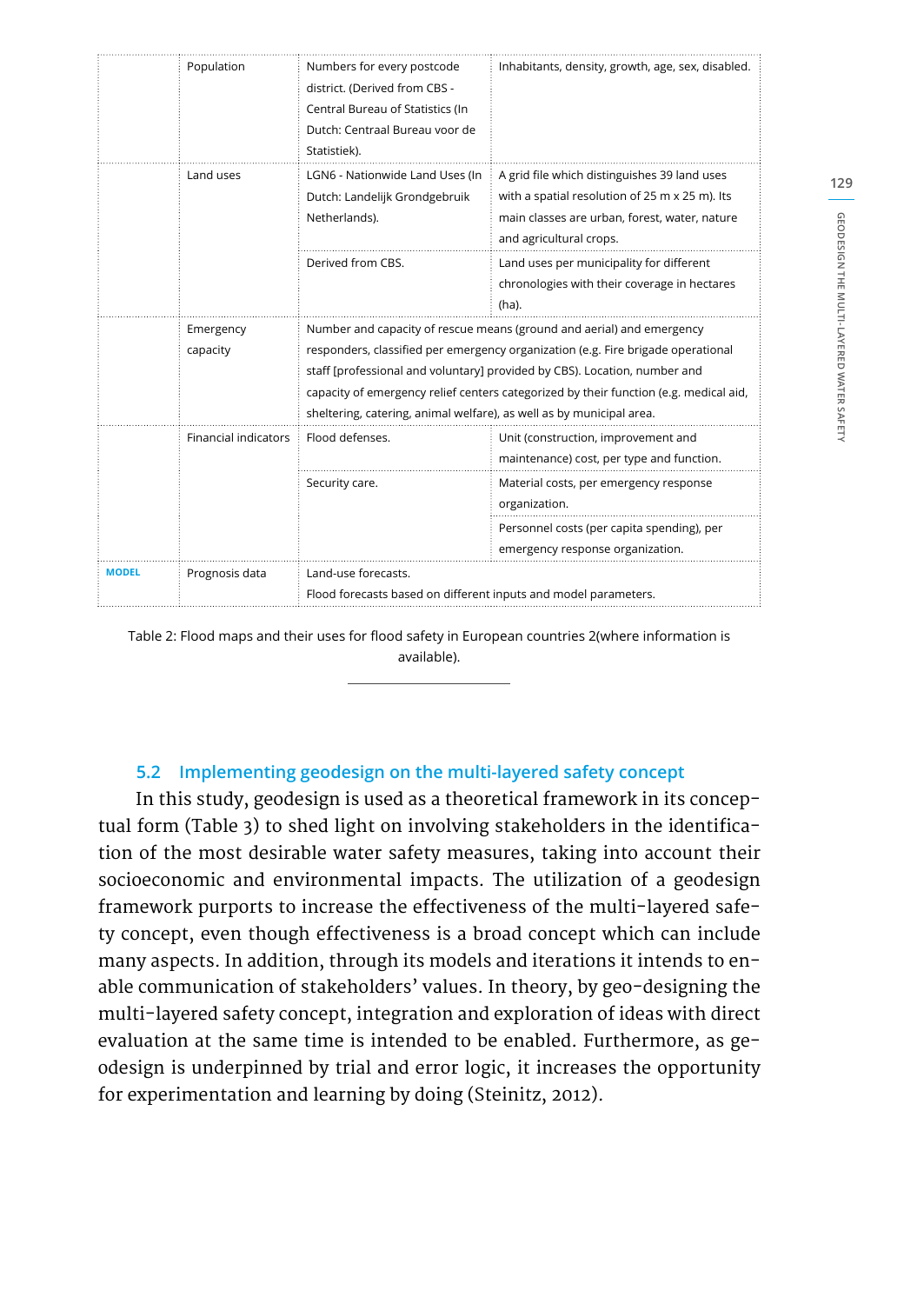| <b>GEODESIGN THE MLS</b>                                                                                          | <b>FIRST ITERATION (WHY?)</b>                                                                                                                                                                                                                                                                                                                                                                                                | <b>SECOND ITERATION</b><br>(HOW?)                                                                                                                                                                                                                                                                                                                                                                         | THIRD ITERATION<br>(WHAT, WHERE, WHEN?)                                                                                                                                                                                                                                                                                                                                                                                                                                                                                                              |
|-------------------------------------------------------------------------------------------------------------------|------------------------------------------------------------------------------------------------------------------------------------------------------------------------------------------------------------------------------------------------------------------------------------------------------------------------------------------------------------------------------------------------------------------------------|-----------------------------------------------------------------------------------------------------------------------------------------------------------------------------------------------------------------------------------------------------------------------------------------------------------------------------------------------------------------------------------------------------------|------------------------------------------------------------------------------------------------------------------------------------------------------------------------------------------------------------------------------------------------------------------------------------------------------------------------------------------------------------------------------------------------------------------------------------------------------------------------------------------------------------------------------------------------------|
| 1. How should the study<br>area be described?<br>Representation models.                                           | What is the location of the<br>Area of Interest (AoI)? How<br>does the hydrologic system<br>function in this Aol?<br>What are the physical,<br>economic and social<br>activities in the Aol?                                                                                                                                                                                                                                 | Where exactly is the study<br>area and how is it bounded<br>in hydrologic terms?<br>Which data are needed? At<br>what scale, classification,<br>and times? From what<br>sources? At which cost?<br>How to be represented?                                                                                                                                                                                 | Acquire the required data<br>(an overview is provided in<br>Table 2).<br>Analyze and visualize them<br>over time and space using<br>appropriate technology<br>(multi-scale Geographic<br>Information Systems [2D,<br>3D, 4D]).<br>Organize them according<br>to the needs of the three<br>safety layers. Communicate<br>them to the interested MLS<br>parties using relevant (geo-)<br>technology instruments<br>(e.g. touch table [see<br>below]).                                                                                                  |
| 2. How does the study area<br>operate<br>Process models                                                           | What are<br>the major hydrological<br>processes in the AoI?<br>How are these processes<br>affected by precipitation<br>and evapotranspiration,<br>infiltration and percolation?<br>How are the<br>surface and the sub-surface<br>systems linked in the AoI?<br>How are the<br>flood defenses functioning<br>in the AoI? What is their<br>capacity?                                                                           | Which<br>hydrological processes<br>should be considered in<br>determining MLS policies<br>and measures?<br>At what scale<br>and for which time horizon<br>should the safety measures<br>operate?<br>What should<br>be the level of complexity<br>of the process models (for<br>describing the AoI) that fit<br>the purpose of the MLS<br>study?                                                           | · Implement, calibrate and<br>test the selected hydrologic<br>models (stochastic;<br>process-based models) for<br>the AoI. Change the model<br>parameters and run them<br>several times.<br>· Explain how the model<br>outputs pinpoint the need<br>to focus on one or more<br>safety layer(s).                                                                                                                                                                                                                                                      |
| 3. Is the current study area<br>working well in terms of<br>flood safety?<br>Evaluation models.                   | Have high water depths<br>been recorded in the AoI?<br>Why?<br>Are there currently<br>problems with the<br>functioning of the flood<br>defenses? Why? Where?<br>Are there developments in<br>zones of high flood risks?<br>How will they be tackled in<br>the future spatial plans?<br>Are the people at place<br>aware about these<br>problems? Are they<br>prepared? Are the<br>emergency agencies<br>prepared to respond? | What are the evaluation<br>criteria for the alternative<br>safety measures<br>corresponding to the<br>three MLS layers?<br>Economic? Legal? Societal?<br>Environmental?<br>What are the measures for<br>evaluation of the success in<br>terms of prevention (flood<br>probability reduction),<br>loss minimization through<br>spatial solutions and<br>emergency preparedness in<br>the case of flooding? | Evaluate the flood safety<br>condition of the AoI based<br>on defined thresholds.<br>Visualize and communicate<br>the results.<br>Explain how the local<br>socioeconomic activities<br>as well as environmental<br>factors affect the flood<br>safety in the Aol.<br>Evaluate the current safety<br>measures taken in the AoI,<br>identify their effectiveness<br>and classify them according<br>to the three safety<br>layers. Identify whether<br>a reinforcement of the<br>current measures or a shift<br>is needed in the context of<br>the MLS. |
| 4. How might the study<br>area be altered in order<br>to meet the flood safety<br>requirements?<br>Change models. | In which of the three safety<br>layers will the weights<br>be placed? What are the<br>alternative scenarios? Is<br>visualization needed?<br>How will the AoI meet the<br>flood safety requirements<br>in the future? Will it be<br>a shift from the current<br>practice? How?                                                                                                                                                | What is the time<br>horizon and scale(s) for<br>the alternative safety<br>measures? Are there<br>any assumptions and<br>requirements for them?<br>What change model(s) will<br>they be used to describe<br>the future alternatives in<br>terms of flood safety? Will<br>the outcomes be simulated<br>and/or visualized?                                                                                   | Example of alternative<br>measures that can be<br>visualized. Participants can<br>propose more.                                                                                                                                                                                                                                                                                                                                                                                                                                                      |

**RIUS 4: GEO-DESIGN 130**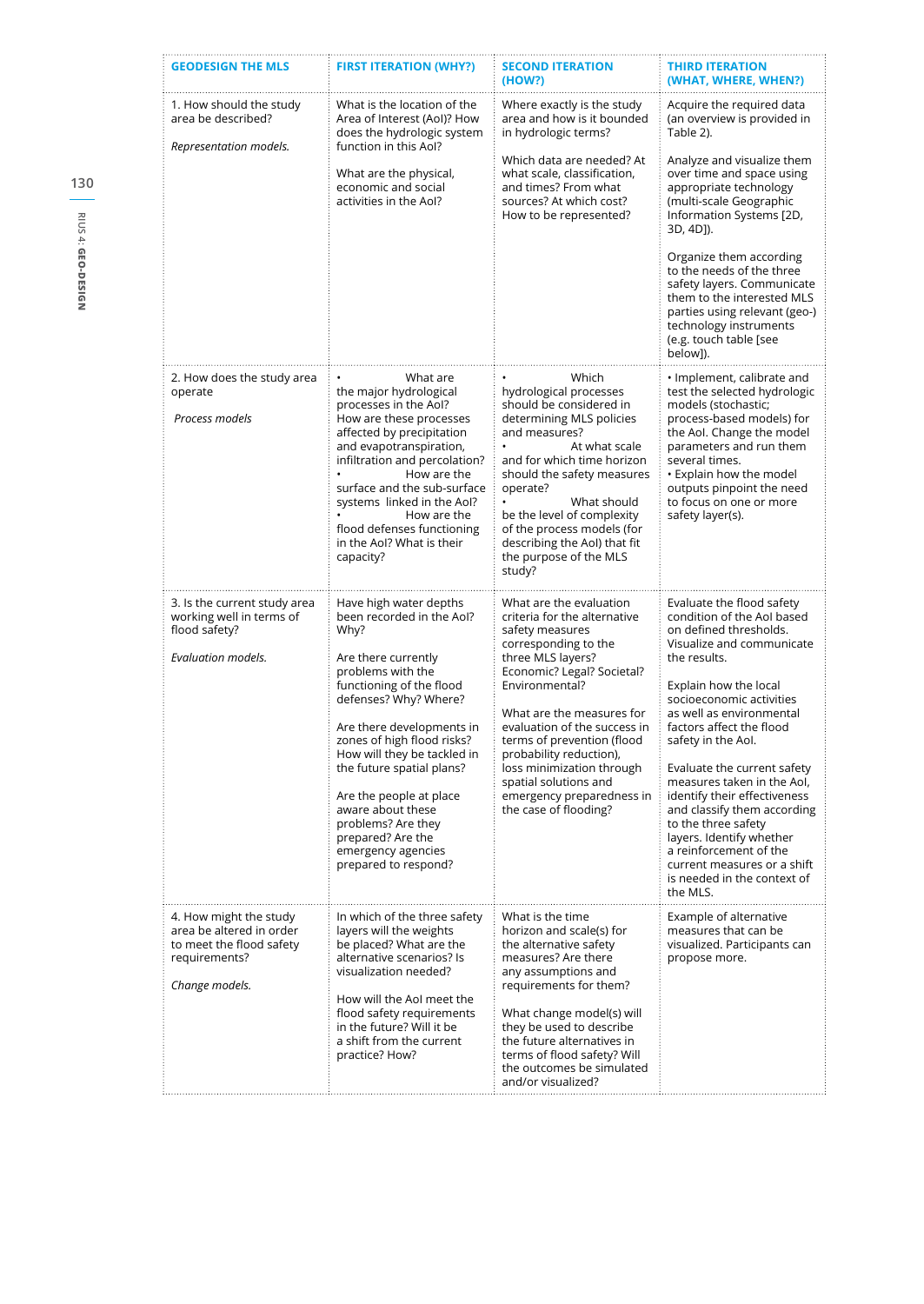| 5. What differences might<br>the changes cause in terms<br>of cost-efficiency?<br>Impact models.                                                                                                                                                                                                                                      | What is the impact of the<br>alternatives in terms of<br>cost-efficiency?<br>Are measures related to<br>the reduction of flood<br>probability more beneficial<br>compared to measures<br>related to consequences<br>reduction in case of<br>flooding? Why?                                                                                                                                                                                                                                                       | Are the economic impacts<br>of the possible safety<br>measures related to<br>the three MLS layers<br>regulated by legislation or<br>regulations? How?<br>Which impacts even if they<br>are cost-effective should<br>be assessed from a legal<br>and/or environmental<br>perspective?                                                                                                                       | Perform a cost-benefit<br>analysis for the alternative<br>measures corresponding to<br>the different safety layers<br>of the AoI. Identify and rank<br>the most cost-effective.<br>Visualize and communicate<br>the results.<br>Compare and explain the<br>impacts of the measures<br>corresponding to the<br>different safety layers in<br>terms of cost-effectiveness.                                                                                                                                                                                                                                                                                                                                                                                                                                                                                                      |
|---------------------------------------------------------------------------------------------------------------------------------------------------------------------------------------------------------------------------------------------------------------------------------------------------------------------------------------|------------------------------------------------------------------------------------------------------------------------------------------------------------------------------------------------------------------------------------------------------------------------------------------------------------------------------------------------------------------------------------------------------------------------------------------------------------------------------------------------------------------|------------------------------------------------------------------------------------------------------------------------------------------------------------------------------------------------------------------------------------------------------------------------------------------------------------------------------------------------------------------------------------------------------------|-------------------------------------------------------------------------------------------------------------------------------------------------------------------------------------------------------------------------------------------------------------------------------------------------------------------------------------------------------------------------------------------------------------------------------------------------------------------------------------------------------------------------------------------------------------------------------------------------------------------------------------------------------------------------------------------------------------------------------------------------------------------------------------------------------------------------------------------------------------------------------|
| 6. How should the study<br>area be changed in order<br>to meet the flood safety<br>requirements, taking into<br>account moral factors and<br>values of the local society,<br>cost-efficiency of the safety<br>measures and the impact<br>of the measures on the<br>environment (principles of<br>sustainability)?<br>Decision models. | What is the main purpose<br>of the study? Is it more<br>efficient to invest only in<br>the layer with the highest<br>return in economic terms?<br>Is it socially acceptable?<br>Who are the major<br>stakeholders and what are<br>their positions, if known?<br>Are there any binding<br>technical and/or legal<br>limitations for the Aol that<br>must guide the MLS study?<br>Are there any identified<br>implementation difficulties<br>for any of the measures<br>related to the three layers<br>of the MLS? | Who will make the<br>decisions and how? What<br>do they need to know?<br>What will be the basis for<br>their evaluation? Scientific?<br>Cultural? Legal? Ethical?<br>Combination of the<br>previous?<br>What should the decision<br>makers consider as failure<br>of the safety layers?<br>Are there issues related to<br>the implementation of the<br>safety measures in terms of<br>cost and technology? | Check whether the more<br>cost-effective alternative<br>measures, corresponding<br>to the three safety layers<br>of the MLS, are morally<br>relevant and thus more<br>likely to be socially<br>acceptable.<br>Check whether these<br>measures have any side<br>effects on the environment.<br>Select a number of<br>safety measures in a<br>multi-disciplinary driven<br>context, taking into<br>account their economic<br>efficiency, the values of the<br>people at place and their<br>environmental impacts<br>and decide upon their<br>suitability:<br>. No, which implies more<br>feedback:<br>. Maybe, which means that<br>further study at different<br>temporal and spatial scales<br>is required;<br>• Yes, which drives to the<br>presentation of the most<br>suitable safety measures<br>to the stakeholders for<br>their decision and possible<br>implementation. |

Table 3: Theoretical implementation of geodesign on the Multi-Layered water Safety concept (MLS).

The results of framing the multi-layered safety in the context of a geodesign study are tabulated (Table 3). At the end of the process, the stakeholders can say no, maybe, or yes to the alternative safety measures. No, implies that the proposed safety measures do not meet their requirements; maybe can be treated as feedback, and calls for changes possibly in the allocation of the weights regarding the three safety layers; yes means implementation of the proposed safety measures. The latter will be used as data in the updates and future reviews of the multi-layered safety measures through the proposed framework. The route for coming into an agreement regarding the most suitable, desirable and balanced safety measures is not straight forward and normally non-linear, as many entries of different types and of different sources may be received, leading to revisit and revision of the decisions.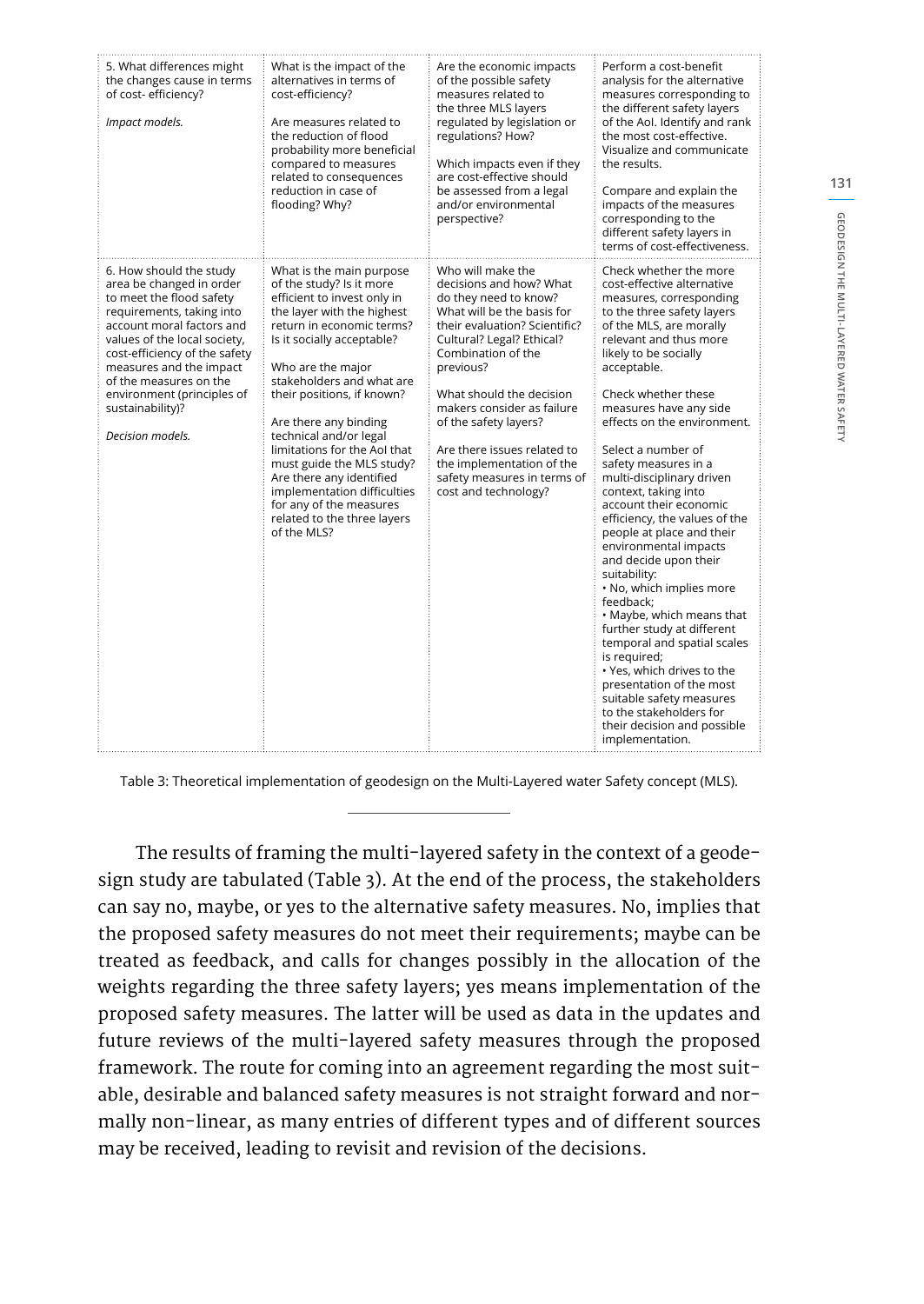Moura (2015), based on her empirical study, mentions that the use of geodesign framework has proven to be a system in an open box that establishes steps, presents partial results, composes potential changes and choices, simulates alternative scenarios and possibilities, determines responsibilities, and limits of what is acceptable based on societal values and urge people to decide about their common future, employing a shared way of communications and ideas exchanging. In this line, it can be said that geodesign is not a linear process, as it contains feedback loops for model adjustments towards identifying optimal solutions. Stakeholders' involvement in the identification of the most favourable measures regarding the three layers of the multi-tier safety concept is needed to foster credibility in decision-making. In literature, some authors, including Batty (2013), Steinitz (2012) and Goodchild (2007), discuss how geo-technologies can support stakeholders' participation in geodesign. In particular, the potential of interactive geodesign tools in decision-making is increasingly acknowledged (Steinitz, 2012; Dias et al., 2013). For example, an interactive mapping device called "touch table" can be used as stakeholders' communication platform in the implementation of geodesign on the multi-layered safety concept, similar to previous studies (see Eikelboom and Janssen, 2015; Janssen et al., 2014; Arciniegas et al., 2013; Alexander et al., 2012). The added value service of a touch table, which includes for instance learning by experimenting, intuitive control and geo-spatial database availability, has been discussed in several articles (e.g. Pelzer et al., 2014; Pelzer et al., 2013; Eikelboom and Janssen, 2013; Arciniegas et al., 2011).

#### **6. CONCLUDING REMARKS**

In recent years there has been paid considerable attention to improving the flood protection in Europe and beyond. As a consequence, there was a growing need to share information and best practices in the field of flood risk management. In this context, the Netherlands has introduced the multi-layered safety concept for flood risk management, which is based on recommendations for flood protection such as the EU flood risk directive and the UNISDR Hyogo framework.

The multi-layered safety concept includes structural and non-structural measures representative of its three layers, which target to reduce the flood risk probability through prevention (layer 1), as well as the consequences in case of flooding, via spatial solutions and emergency response (layers 2 and 3). By analyzing a multi-layered safety system, it can be deduced that such a system resembles more a parallel than a serial one, as failure of the safety measures in one layer does not mean failure of the whole system. However, it is not exactly a parallel system, because when the preventive measures fail, the immediate consequences cannot be undone. The measures corresponding to layers 2 and 3 are able to reduce the damage, but not to completely erad-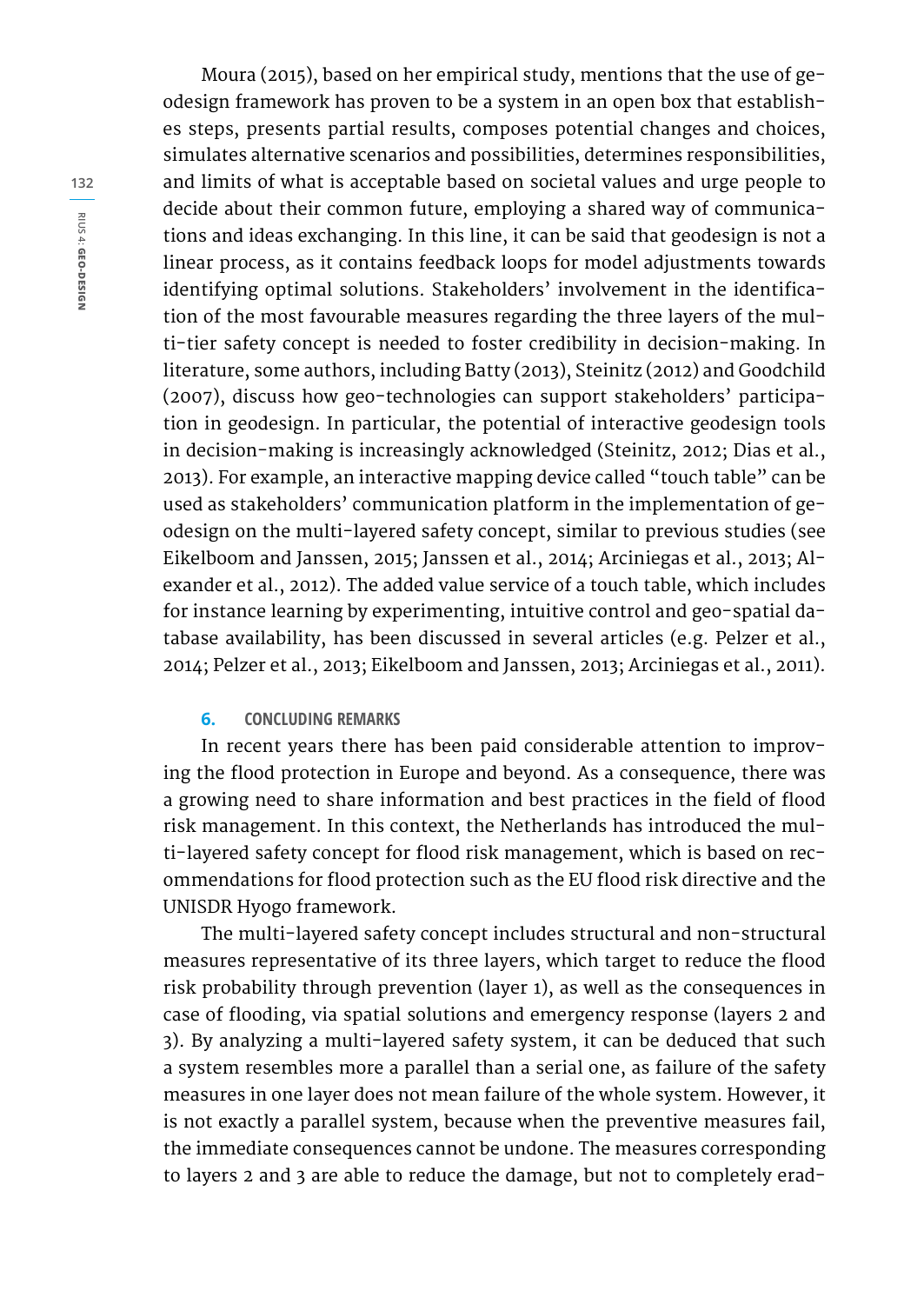**GEODESIGN THE MULTI-LAYERED WATER SAFETY**

icate it. Failure of the preventive measures is obvious when a flood occurs. But what is considered failure in layers 2 and 3 has to be explicitly defined, which will support the allocation of weights between the three layers of the multi-layered safety concept.

The goal to promote stakeholders participation and collaboration supporting decision making in regards to the most desirable and balanced water safety measures across different spatial and temporal scales has been achieved by theoretically orchestrating the multi-layer safety concept in a geodesign structure. A primary concern for the multi-layered safety concept is the inventory of the required data. Decisions, especially for matters related to flood safety, should rest on the firm ground of relevant and of high quality data. In this context, this contribution attempts to provide a first comprehensive overview of the data required for the multi-layered safety concept. However, questionnaire surveys with the participation of the involved to this multi-tier safety concept can shed more light regarding the information requirements of each safety layer. In this way, overlaps in terms of information needs between the three safety layers can be identified as well.

In order to develop and select optimal flood safety measures, all the stakeholders involved in the multi-layered safety concept have to develop awareness regarding the current water safety status in an area of interest. In particular, they have to comprehend the current functioning of an area of interest and also the way(s) in which flood safety is presently addressed. Furthermore, the stakeholders have to work together respecting each others values, considering local circumstances and searching for the most balanced and sustainable solutions. Cost-benefit analysis can extract the measures which can yield better from an economic perspective. However, in matters related to health and safety, human judgments are influenced not only by economic factors but also by ethical values. In this context, the systematization of the multi-layered safety concept, following the geodesign framework, creates surplus value for the local society, economy and environment through its different and iterative feedback-driven processes. The geodesign of the multi-layered safety concept motivates collaboration between the involved to the multi-layered safety parties without losing their identities. It underpins trial and error logic so that all stakeholders can assess the impact of the safety measures resulting from their own points of view. In this way, the stakeholders can identify overlaps in terms of the proposed measures which in turn can create maximum consensus between them, leading to the selection of the most desirable future water safety measures that considers their cost efficiency, their impact on the environment and the values of the people at place. But in order the geodesign of the multi-layered safety concept to be successful, it should be seen as useful by those working with it. If they intentionally deviate from the principles of this framework, the decisions, i.e. the safety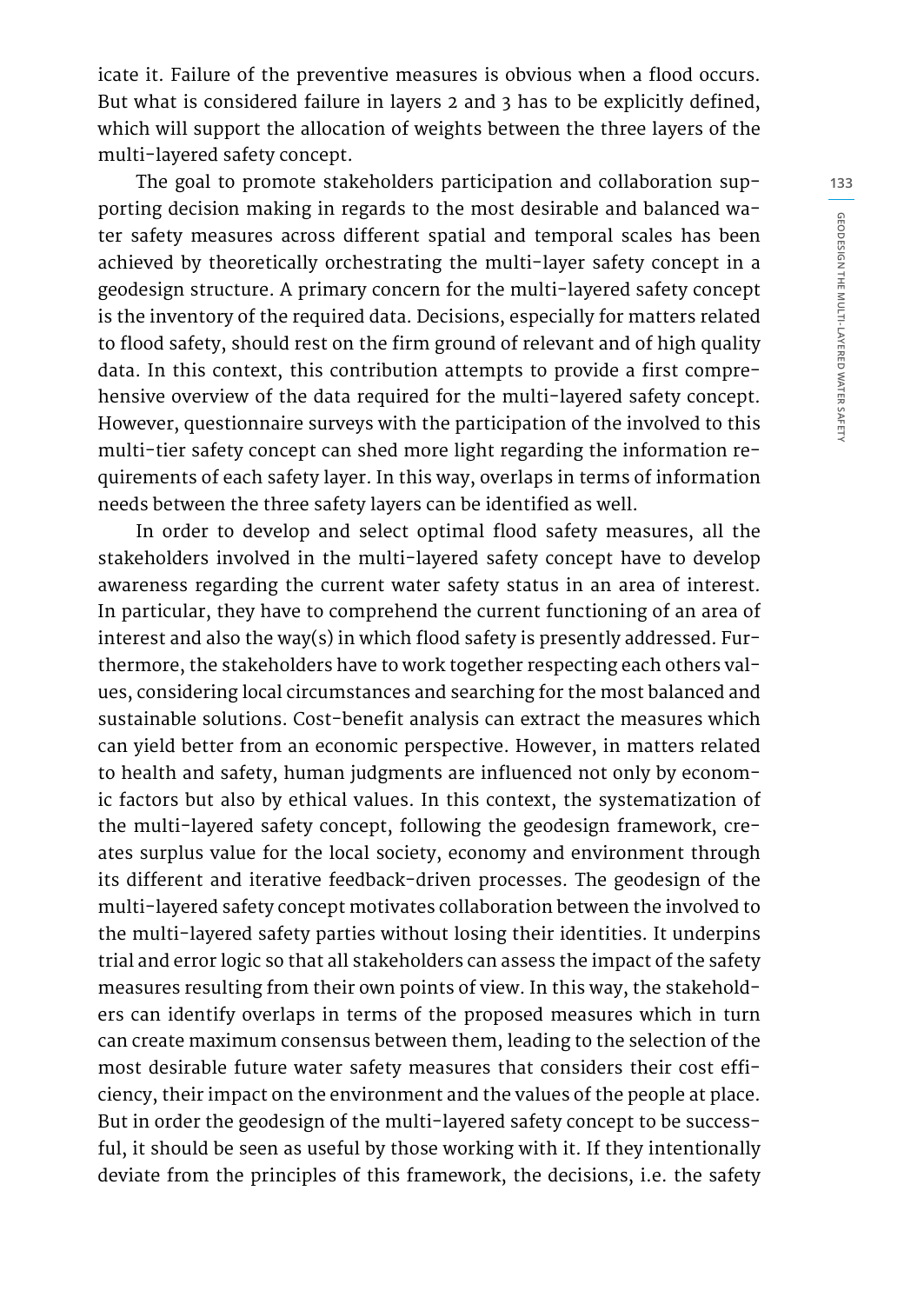measures can leave the stakeholders unsatisfied, because of which they will reject them.

Further research is needed towards transferring the implementation of geodesign on multi-layered safety from theory to practice. In particular, the geodesigned multi-layered safety concept should be experimented, tested and experienced in workshop settings and in different contexts for identifying optimal safety measures. Furthermore, during such workshops, technology driven tools, which empower society by enabling their participation in the decision-making, should be employed and assessed in the context of practicing geodesign in order to arrive at sustainable arrangements regarding water safety.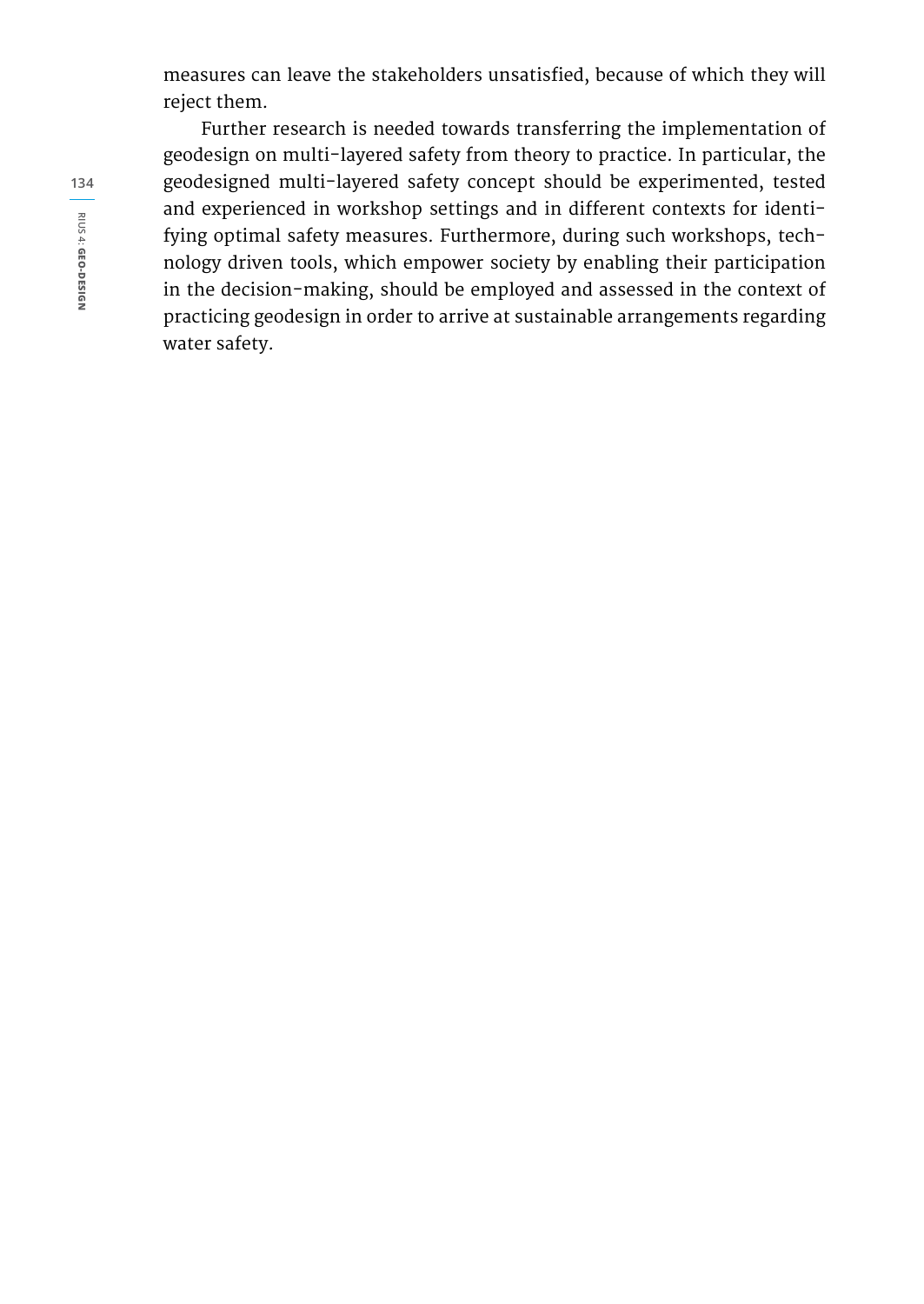# GEODESIGN THE MULTI-LAYERED WATER SAFETY **GEODESIGN THE MULTI-LAYERED WATER SAFETY**

**135**

#### **REFERENCES**

- ACIR (2005). The Laxity Beyond. Towards an effective multidisciplinary information provision from largescale joint action in our decentralized unitary state. [In Dutch] De Vrijblijvendheid Voorbij. Op naar een effectieve multidisciplinaire informatievoorziening bij grootschalig gezamenlijk optreden in onze gedecentraliseerde eenheidsstaat. Adviescommissie Coördinatie ICT Rampenbestrijding, Dutch Ministry of Internal Affairs and Kingdom Relations.
- Alexander, K. A., Janssen, R., Arciniegas, G., O'Higgins, T. G., Eikelboom, T., & Wilding, T. A. (2012). Interactive marine spatial planning: siting tidal energy arrays around the Mull of Kintyre. PLoS ONE, 7(1), e30031. Available from: doi:10.1371/journal.pone.0030031 (Accessed 18th November 2015).
- Arciniegas, G., Janssen, R., & Omtzigt, N. (2011). Map-based multicriteria analysis to support interactive land use allocation. International Journal of Geographical Information Science, 25(12), 1931-1947. Available from: doi:10.1080/13658816.2011.556118 (Accessed 18th November 2015).
- Arciniegas. G., Janssen, R., & Rietveld, P. (2013). Effectiveness of collaborative map-based decision support tools: Results of an experiment. Environmental Modelling and Software, 39, 159-175. Available from: doi:10.1016/j.envsoft.2012.02.021 (Accessed 18th November 2015).
- Arrow, K. J., Cropper, M., Eads, G., Hahn, R., Lave, L., Noll, R., et al. (1996). Benefit-cost analysis in environmental, health, and safety regulation. USA, American Enterprise Institute, The Annapolis Center and Resources for the Future: AEI Press.
- Artz, M. (2010a). Geodesign: New Concept or New Name? Geospatial TODAY, 34-35.
- Artz, M. (2010b). Changing Geography by Design: Selected Readings in Geodesign. Esri Press. Available from: http://www.esri.com/library/ebooks/geodesign.pdf (Accessed 10th November 2014).
- Bakker, M. H. N., Green, C., Driessen, P., Hegger, D., Delvaux, B., Van Rijswick, M., et al. (2013). Flood Risk Management in Europe: European flood regulation. STAR-FLOOD Consortium, Utrecht, The Netherlands. Report number: 1\_D1.1.3\_2013\_06\_11.
- Batty, M. (2013). Defining geodesign (= GIS + design?). Environment and Planning B: Planning and Design, 40(1), 1-2. Available from: doi:10.1068/b4001ed (Accessed 16th November 2015).
- Brättemark, M. (2010). European Floods Directive and progress in developing flood risk management plans. In: Conference on Flood Risk Management Approaches Worldwide: From Theory to Practice, 30 November-1 December 2010, Washington DC, USA. Available from: http://www.nfrmp.us/ifrma/docs/ pre/summary/HormandingerPaper.pdf (Accessed 14th November 2014).
- Büchele B., Kreibich H., Kron A., Thieken, A., Ihringer, J., Oberle, P., et al. (2006). Flood-risk mapping: contributions towards an enhanced assessment of extreme events and associated risks. Natural Hazards and Earth System Sciences, 6(4), 485-503. Available from: doi:10.5194/nhess-6-485-2006 (Accessed 9th November 2015).
- BZK (2008). National Security, National risk assessment 2008. [In Dutch] Nationale Veiligheid Nationale Risicobeoordeling Bevindingenrapportage. Dutch Ministry of the Interior and Kingdom relations.
- BZK (2009). National Security, National risk assessment 2008. [In Dutch] Nationale Veiligheid Nationale Risicobeoordeling Bevindingenrapportage. Dutch Ministry of the Interior and Kingdom relations.
- Cauwenberghs, K. (2013). Multilayer water safety: Results of the ORBP study. [In Dutch] Meerlaagse waterveiligheid: resultaten van de ORBPstudie. (Presentation) Symposium Meerlaagse Waterveiligheid Antwerp, Belgium, 17th June 2013.
- Dangermond, J. (2009a). GIS: Design and evolving technology. ArcNews, Esri Press, Fall 2009.
- Dangermond, J. (2009b, summer). GIS: Designing our future. ArcNews, Esri Press, 31(2), 1. Available from: esri.com/news/arcnews/summer09articles/gis-designing-our-future.html (Accessed 10th November 2014).
- Dangermond, J. (2010). GeoDesign and GIS Designing our Futures. In: In: E. Buhmann, M. Pietsch, & E. Kretzler, (Eds.), Proceedings of Digital Landscape Architecture (pp. 502-514). Anhalt University of Applied Science. Berlin/Offenbach, Germany: Wichmann.
- De Lange, W.J., Prinsen, G. F., Hoogewoud, J. C., Veldhuizen, A. A., Verkaik, J., Essink, G. H. O., et al. (2014). An operational, multi-scale, multi-model system for consensus-based, integrated water management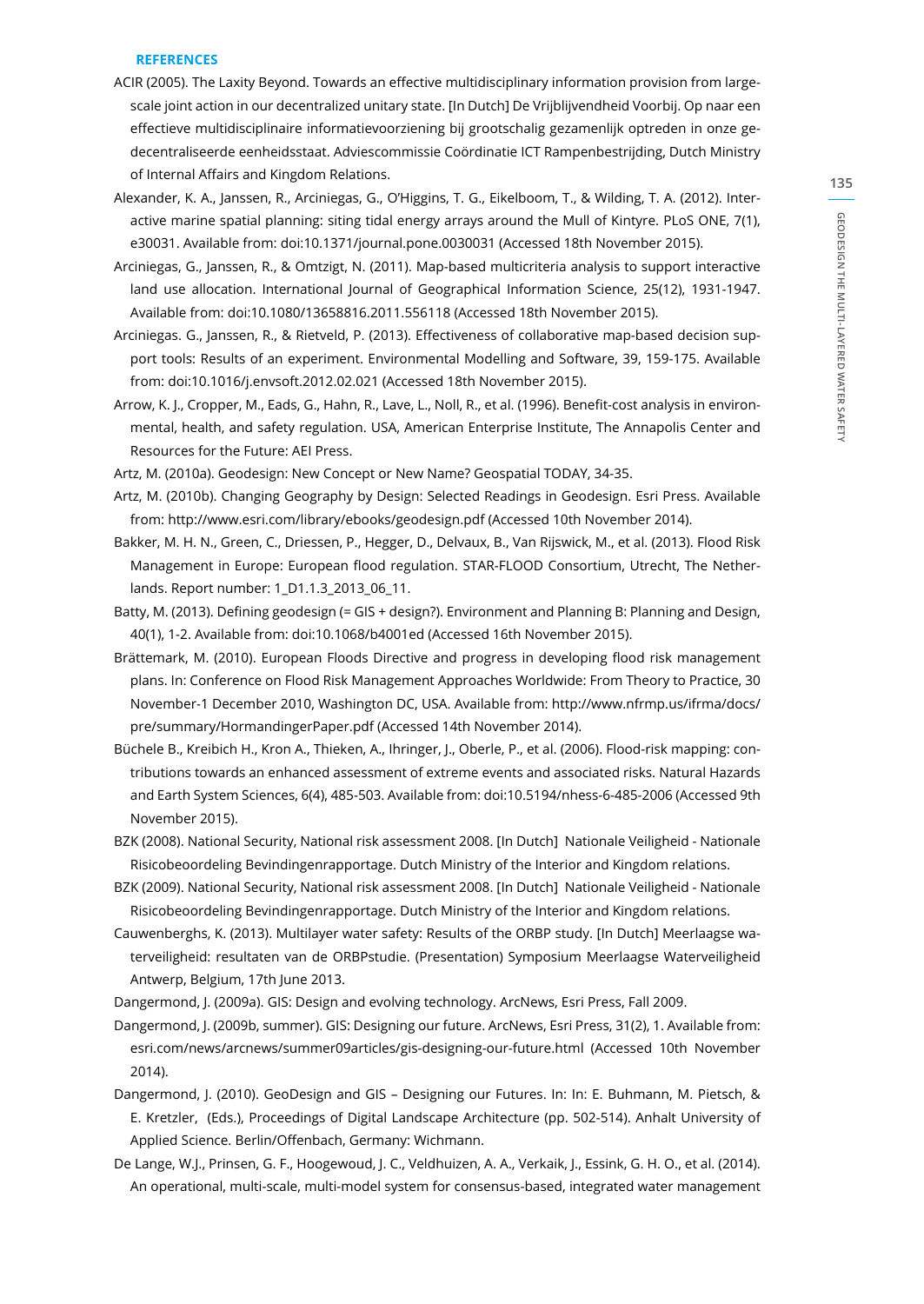and policy analysis: The Netherlands Hydrological Instrument. Environmental Modelling & Software, 59, 98-108. Available from: http://dx.doi.org/10.1016/j.envsoft.2014.05.009 (Accessed 27th November 2014).

- De Moel, H., Alphen, J. V., & Aerts, J. C. J. H. (2009). Flood maps in Europe methods, availability and use. Natural Hazards and Earth System Sciences, 9(2), 289-301.
- De Moel, H., van Vliet, M., & Aerts, J. C. (2014). Evaluating the effect of flood damage-reducing measures: a case study of the unembanked area of Rotterdam, the Netherlands. Regional environmental change, 14(3), 895-908. Available from: doi:10.1007/s10113-013-0420-z [Accessed 9th November 2015].
- Dias, E., Linde, M., Rafiee, A., Koomen, E., & Scholten, H. (2013). Beauty and brains: integrating easy spatial design and advanced urban sustainability models. Planning support systems for sustainable urban development. In: S. Geertman, F. Toppen, & J. Stillwell (Eds.), Planning support systems for sustainable urban development. (Lecture notes in geoinformation and cartography, 195) (pp. 469-484). Berlin, Germany: Springer. Available from: doi:10.1007/978-3-642-37533-0\_27 (Accessed 18th November 2015).
- EC (2004). Communication from the Commission to the European Parliament, the Council, the European Economic and Social Committee and the Committee of the Regions on flood risk management - flood prevention, protection and mitigation. COM (2004). 472 final.
- Eikelboom, T. & Janssen, R. (2013). Interactive spatial tools for the design of regional adaptation strategies. Journal of Environmental Management, 127, S6-S14. Available from: doi:10.1016/j.jenvman.2012.09.019 (Accessed 18th November 2015).
- Eikelboom, T. & Janssen, R. (2015). Collaborative use of geodesign tools to support decision-making on adaptation to climate change. Mitigation and Adaptation Strategies for Global Change, 1-20. Available from: doi:10.1007/s11027-015-9633-4 (Accessed 18th November 2015).
- Ervin, S. (2011). A System for GeoDesign. In: E. Buhmann, M. Pietsch, & E. Kretzler (Eds.), Proceedings of Digital Landscape Architecture (pp. 145-154). Anhalt University of Applied Science. Berlin/Offenbach, Germany: Wichmann.
- EU (2000). Directive 2000/60/EC of the European Parliament and of the Council of 23 October 2000. Establishing a Framework for Community Action in the Field of Water Policy. Official Journal of the European Union, L 327/1-L 327/72.
- EU (2007). Directive 2007/60/EC of the Parliament and of the Council of 23 October 2007 on the assessment and management of flood risks. Official Journal of the European Union, L 288/27-L 288/34.
- European Environmental Agency (2010). Mapping the impacts of natural hazards and technological accidents in Europe. An overview of the last decade. European Environmental Agency, Copenhagen. Technical report number: 13/2010.
- Fischhoff, B., Lichtenstein, S., SIovic, P., Derby, S., & Keeney, R. (1981). Acceptable risk. Cambridge, United Kingdom: Cambridge University Press.
- Flaxman, M. (2010a). Fundamentals of Geodesign. In: Buhmann, E., Pietsch, M., & Kretzler, E. (Eds.) Proceedings of Digital Landscape Architecture, Wichmann, Berlin/Offenbach, Germany. Anhalt University of Applied Science. pp. 28-41.
- Flaxman, M. (2010b, January). Geodesign: Fundamentals and Routes Forward. [Presentation] Geodesign Summit, Redlands, CA.
- Fraser Basin Council (2008). Lower fraser communities at risk from Fraser River flooding. Fraser Basin Council.
- Goodchild, M. F. (2007). Citizens as voluntary sensors: Spatial data infrastructure in the world of web 2.0. International Journal of Spatial Data Infrastructures Research, 2, 24-32. Available from: http://ijsdir.jrc. ec.europa.eu/index.php/ijsdir/article/view/28/22 (Accessed 16th November 2015).
- Goodchild, M. F. (2010). Towards geodesign: Repurposing cartography and GIS? Cartographic Perspectives, (66), 7-22.
- Gersonius, B., Veerbeek, W., Subhan, A., Stone, K., & Zevenbergen, C. (2011). Toward a more flood resilient urban environment: The Dutch multi-level safety approach to flood risk management. In: K. Otto-Zimmermann (Ed.), Resilient cities: Cities and Adaptation to Climate Change. Proceedings of the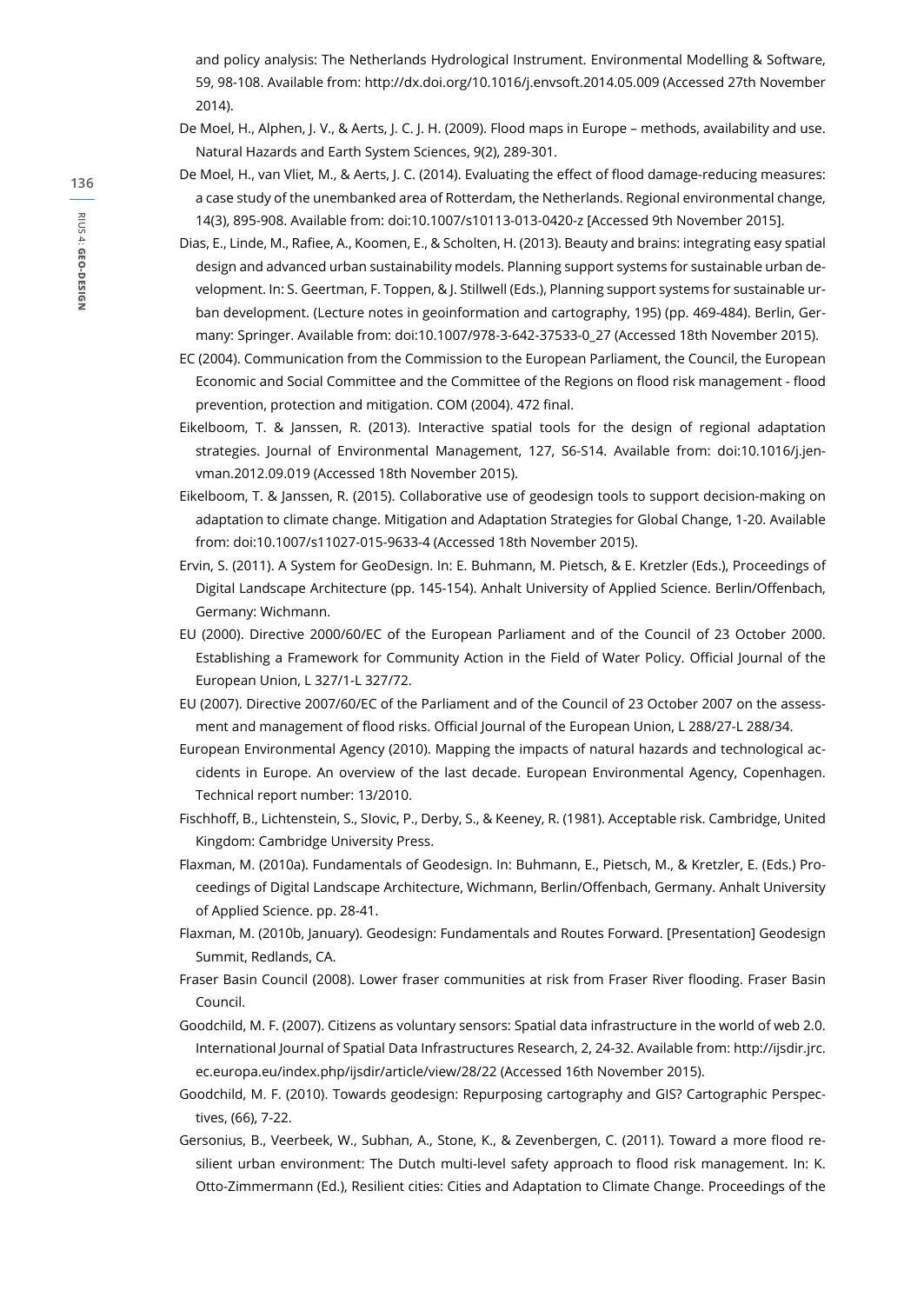Global Forum 2010 (pp. 273-282). Netherlands, Springer.

- Hecker, E. J., Zepp, L. J., & Olsen, J. R. (2009). Improving Public Safety in the United States From Federal Protection to Shared Flood Risk Reduction. In: P. Samuels, S. Huntington, W. Allsop, & J. Harrop, (Eds.), Flood Risk Management: Research and practice: Proceedings of the European Conference On Flood Risk Management Research Into Practice (Floodrisk), 30 September-2 October 2008, Oxford, UK (pp. 973-978). Leiden, Netherlands: CRC Press/Balkema.
- Hoss, F. (2010). A comprehensive assessment of Multilayered Safety (Meerlaagsveiligheid) in flood risk management (Master Thesis). Delft, University of Technology.
- Hoss, F., Jonkman, S. N., & Maaskant, B. (2011, September). A comprehensive assessment of multilayered safety in flood risk management – The Dordrecht case study. In: ICFM5 Secretariat at International Centre for Water Hazard Risk Management (ICHARM) and Public Works Research Institute (PWRI), Proceedings of the 5th International Conference on Flood Management (ICFMS), Tokyo, Japan (pp. 57-65). IAHS-AISH publication.
- ICPDR (2012). Preliminary Flood Risk Assessment in the Danube River Basin Summary Report on implementation of Articles 4, 5 and 13(1) of the European Floods Directive in the Danube River Basin District. International Commission for the Protection of the Danube River. Document number: IC 166.
- Janssen, R., Eikelboom, T., Verhoeven, J., & Brouns, K. (2014). Using geodesign to develop a spatial adaptation strategy for Friesland. In: D. J. Lee, E. Dias, & H. J. Scholten (Eds.), Geodesign by Integrating Design and Geospatial Sciences. GeoJournal Library, Volume 111 (pp. 103-116). Switzerland, Springer international publishing. Available from: doi:10.1007/978-3-319-08299-8 (Accessed 18th November 2015).
- Jongejan, R. B., Jonkman, S. N., & Vrijling, J.K. (2012). The safety chain: A delusive concept. Safety Science, 50(5), 1299-1303. Available from: doi:10.1016/j.ssci.2011.12.007 (Accessed 20th November 2014).
- Kellens, W., Vanneuville, W., Verfaillie, E., Meire, E., Deckers, P., & De Maeyer, P. (2013). Flood risk management in Flanders: past developments and future challenges. Water Resources Management, 27(10), 3585-3606. Available from: doi:10.1007/s11269-013-0366-4 (Accessed 9th November 2015).
- Klijn, F., Samuels, P., & Van Os, A. (2008). Towards flood risk management in the EU: State of affairs with examples from various European countries. International Journal of River Basin Management, 6, 307- 321.
- Kolen, B., Hommes, S., & Huijskes, E. (Eds.) (2012). Flood preparedness in The Netherlands: a US perspective. Netherlands US Water Crisis Research Network (NUWCReN).
- Lopez, J.A. (2006). The Multiple Lines of Defense Strategy to Sustain Coastal Louisiana. Lake Pontchartrain Basin Foundation. Metairie, Louisiana.
- Lopez, J.A. (2009). The multiple lines of defense strategy to sustain coastal Louisiana. Journal of Coastal Research, Special Issue, 54, 186-197. Available from: http://dx.doi.org/10.2112/SI54-020.1 (Accessed 1st December 2014).
- Manojlovic, N., Pasche, E., Proverbs, D., Brebbia, C. A., & Penning-Roswell, E. (2008). Integration of resiliency measures into flood risk management concepts of communities. In 1st International Conference on Flood Recovery, Innovation and Response (FRIAR), London, UK, 2-3 July 2008. (pp. 235-245). WIT Press.
- McElvaney, S. (Ed.) (2012). Geodesign: Case Studies in Regional and Urban Planning. Redlands, CA: Esri Press.
- Miller, W.R. (2012). Introducing Geodesign: The Concept. Redlands, CA: Esri Press.
- Ministry I & E (Ministry of infrastructure & Environment) (2009). National water plan. [In Dutch] Nationaal Waterplan. The Netherlands.
- Mostert, E. & Junier, S. J. (2009). The European flood risk directive: challenges for research. Hydrology and Earth System Sciences Discussions. 6(4), 4961-4988. Available from: doi:10.5194/hessd-6-4961-2009 (Accessed 14th November 2014).
- Moura, A. C. M. (2015). Geodesign in parametric modeling of urban landscape. Cartography and Geographic Information Science, 42(4), 323-332. Available from: doi:10.1080/15230406.2015.1053527 (Accessed 16th November 2015).